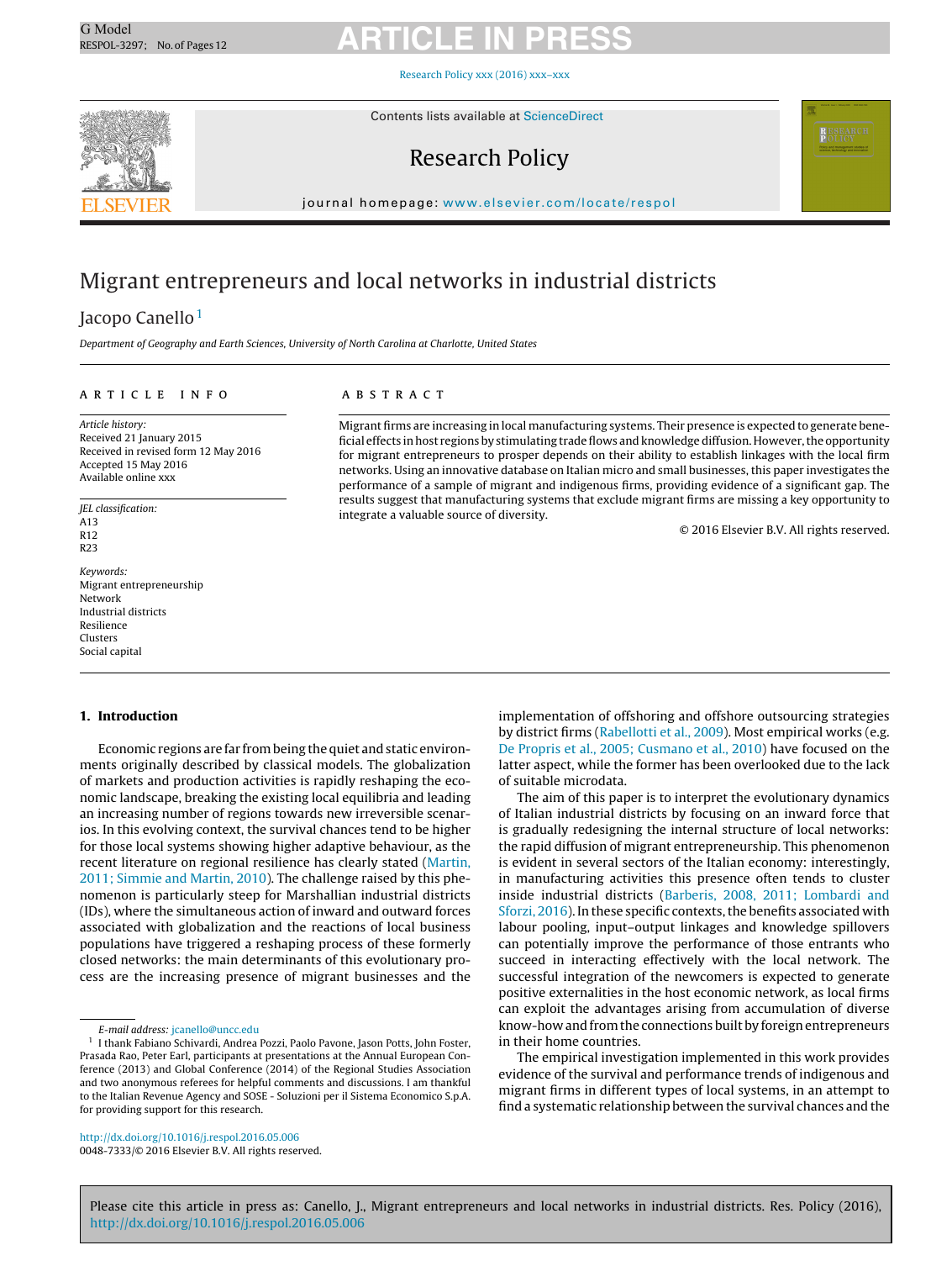performance of a migrant entrepreneur and the decision to set up a business inside an industrial district. The aim of this empirical exercise is to identify the conditions under which the 'district effect' is exploitable by migrant firms and whether this benefit is compatible with the stability of the local firm population: it is believed that the findings will shed new light as to what extent the local knowledge embedded in industrial districts is appropriable by migrants and whether migrant firms are enabled to feed the district with their skills and abilities, providing benefits for the future stability of these local systems. The analysis is implemented on a large sample of micro and small firms extracted from the Italian Ministry of Economy and Finance Annual Survey, focusing on manufacturing industries where the presence of both migrant firms and industrial districts is particularly relevant. A major benefit from using this data source arises from the possibility to identify a significant number of businesses excluded from the most commonly used firm-level databases, thus unveiling a relevant grey area where immigrant entrepreneurship has mushroomed in the recent past. The present paper represents a step forward with respect to previous research on migrant entrepreneurship in industrial districts, which is essentially limited to case studies given the lack of suitable microdata.

The paper is organized as follows. The second section presents a concise review of the relevant ethnic minority literature, discussing the role of the host environment in explaining the performance of migrant firms. In the third section, an overview of the main expected benefits associated with the successful inclusion of migrant entrepreneurs in industrial districts is presented and discussed in the context of the most recent literature. The fourth section presents the main features of migrant entrepreneurship in Italy, focusing on the key role played by industrial districts, where most manufacturing migrant firms tend to locate their businesses. This analysis is complemented with a brief presentation ofthe Prato case study: in this context, the presence of migrant entrepreneurs has had a major impact on the recent evolution of the district. In the fifth section, the approach used in the empirical analysis is introduced and the results of the investigation are presented and discussed, focusing on the role of industrial districts in influencing the survival trends and performance of migrant entrepreneurs. Finally, the concluding remarks and some potential policy implications are drawn.

### **2. Motivations and strategies of migrant entrepreneurs: from the structuralist–culturalist dichotomy to a place-based approach**

The literature on migrant entrepreneurship has identified a number of motivations driving the choice of an immigrant to become an entrepreneur. These reasons traditionally appear to differ from the classic view of entrepreneurship provided by the economic literature. In the early studies, the most influential positions in explaining the immigrant entrepreneurship phenomenon were gravitating around the cultural and the structuralist approach ([Mavratsas,](#page-11-0) [1997\).](#page-11-0) According to the former theorists, the wide variations in entrepreneurial rates across migrant groups were explained by cultural and religious factors, such as propensity towards hard work, low risk aversion, strong links with the existing ethnic community and in general a greater orientation towards self-employment. The structuralist approach takes an entirely different perspective, arguing that environmental factors of the host locality play a key role in determining the chances of a successful migrant venture. According to this view, migrants' decisions in the labour market are heavily influenced by the limited occupational mobility available in most host countries, where cultural barriers and discrimination often generate wide salary gaps and limited possibilities to improve the original economic status. Both

views share a number of relevant limitations: according to Chan and [Cheung](#page-11-0) [\(1985\),](#page-11-0) positions based purely on cultural factors join the risk of being dangerous in that they enhance a categorizing process towards certain migrant groups. Moreover, recent empirical works have reported that the same ethnic groups show different entrepreneurial attitudes in different countries [\(Oliveira,](#page-11-0) [2007\).](#page-11-0) The structuralist approach has been questioned by the literature as it does not explain why ethnic minorities with higher degree of discrimination show lower entrepreneurial rates ([Zhou,](#page-11-0) [2004\)](#page-11-0) and why the same differences exist between ethnic groups that are subject to similar barriers in the local labour market.

The limits identified by the literature for the two methodologies have fostered the implementation of hybrid approaches to account for both the structural and the cultural aspect: in this context, the interactive model [\(Waldinger](#page-11-0) et [al.,](#page-11-0) [1990\)](#page-11-0) and the mixed-embeddedness model [\(Kloosterman](#page-11-0) et [al.,](#page-11-0) [1999\)](#page-11-0) are the two theories which have proved to be more effective in incorporating most of these elements into an organic theoretical framework. The approach proposed by [Waldinger](#page-11-0) et [al.](#page-11-0) [\(1990\)](#page-11-0) is the first attempt in this field of research to incorporate the role of external opportunities offered by the host environment, such as market structure, access to ownership and job market conditions, into the decision of a migrant to start a new business. These elements are seen to be constantly interacting with other determinants, such as the amount of resources shared by the immigrant enclave, especially the ethnic community in which the potential entrepreneur is embedded. The mixed-embeddedness model stresses the importance of institutional and legal factors in determining the strategies and the success of immigrant entrepreneurs: the claim is that the analysis of demand and supply mechanisms is not sufficient to explain the opportunities provided by the host environment, and that more attention should be drawn on elements such as labour market policies, migration laws, social benefits rights and the banking system.

All the main approaches identified by the existing literature on migrant entrepreneurship ignore the fact that the economic environment varies widely on a national and regional scale, offering completely different opportunities from one place to another [\(Volery,](#page-11-0) [2007\).](#page-11-0) Therefore, such frameworks provide no theoretical explanation of why immigrant economic activities tend to cluster strongly within the same country, especially when manufacturing activities are concerned. Regardless of the interpretation used to explain this trend, it is evident that the opportunity structure should be inspected at a national, but also at a regional and local level: such an approach appears to be in line with that used by policy makers in most advanced countries, where the majority of public support programmes to migrant entrepreneurship are implemented at the local level ([Desiderio](#page-11-0) [and](#page-11-0) [Mestres-Domenech,](#page-11-0) [2011,](#page-11-0) [p.](#page-11-0) [161\).](#page-11-0) This attitude stems from the recent trend within political economy to develop place-based strategies that go beyond the traditional 'one-size-fits-all' development approaches, exploiting the potential of both the territories and the individuals that live and interact in them [\(Barca,](#page-10-0) [2009;](#page-10-0) [Barca](#page-10-0) et [al.,](#page-10-0) [2012;](#page-10-0) [OECD,](#page-10-0) [2009\).](#page-10-0) In this respect, place-based policies are a particularly effective tool to tackle the persistent underutilization of potential and reducing persistent social exclusion ([Barca,](#page-10-0) [2009,](#page-10-0) [p.](#page-10-0) [VII\).](#page-10-0)

Against the above background, this paper aims to integrate an economic geography and economic sociology perspective to the migrant entrepreneurship literature, proposing a social-spatial framework to study the evolutionary patterns of these firms in industrial districts: such a view has been identified as the most promising approach for empirical inquiries on this topic ([Wang,](#page-11-0) [2013\).](#page-11-0) In this respect, adopting a relational perspective towards migrant entrepreneurship appears to be particularly appropriate. One the one hand, the main benefit of using such an approach is that it takes emphasis off the entrepreneur, overcoming the limits of an atomistic view and focusing on the importance of relations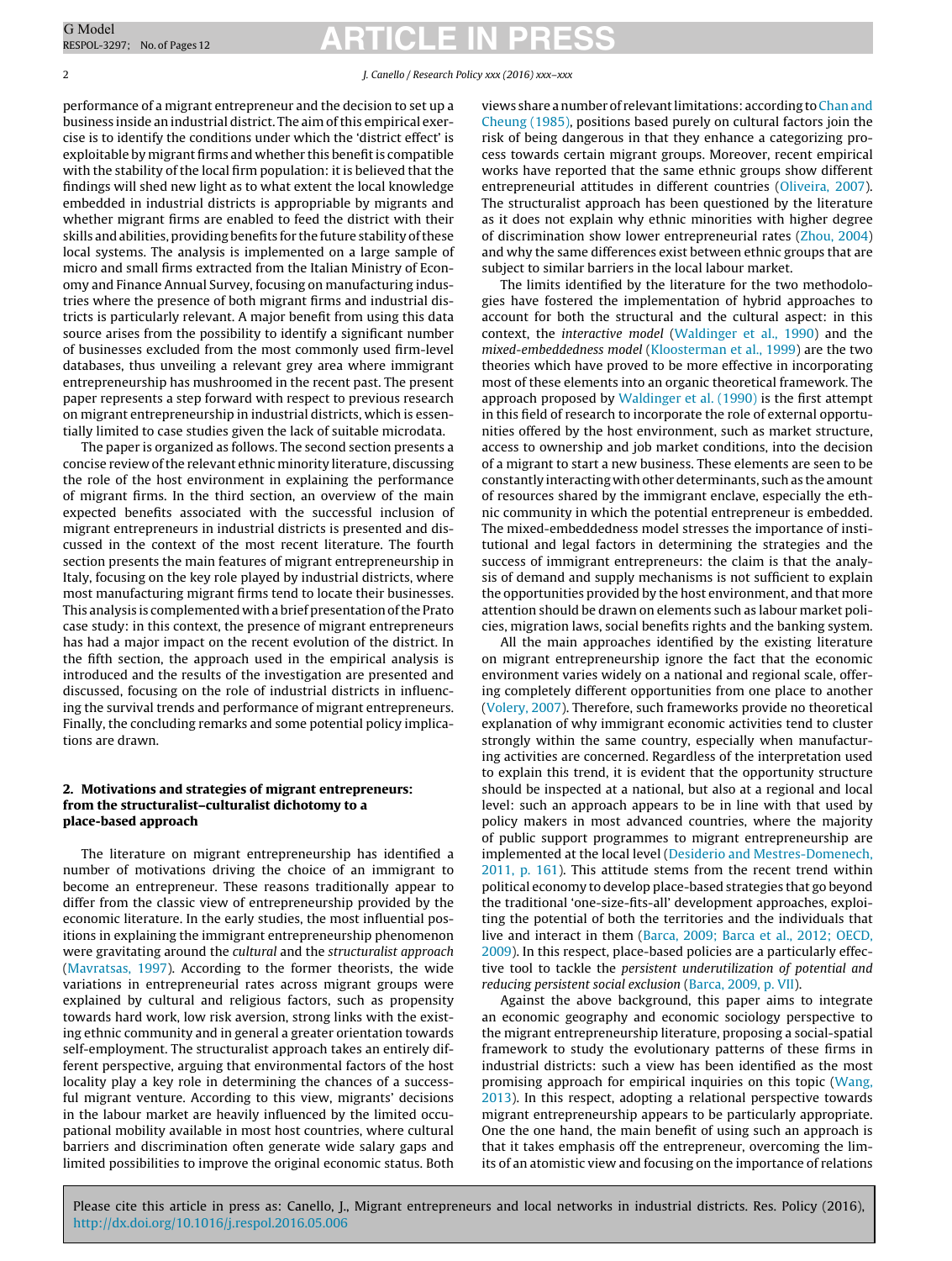#### J. Canello / Research Policy xxx (2016) xxx–xxx 3

<span id="page-2-0"></span>and contextuality in explaining the successful performance of a firm ([Bathelt](#page-10-0) [and](#page-10-0) [Gluckler,](#page-10-0) [2003;](#page-10-0) [Bathelt,](#page-10-0) [2006\).](#page-10-0) On the other hand, the relational perspective maintains an agent-based focus, limiting the tendency of the mixed-embeddedness approach to overemphasize the role of the local opportunity structure, leading to a structural deterministic view of migrant entrepreneurship. In general, the relational approach maintains that agents are embedded in structures of socio-institutional relations and networks which influence their decisions and actions [\(Yeung,](#page-11-0) [2005\).](#page-11-0) Such view seems to be particularly convenient to explain the benefits associated with the interaction between migrant and indigenous firms in industrial districts, where the dynamics of migrant firms' activity cannot be explained by the same spatial laws used in other contexts. In most cases, these systems are not the real actors, but rather represent socially constructed entities characterized by constant interaction of people operating in firms and other organizations. As the following section will show, inside these spaces the presence of migrant firms can foster a place-based process of learning that generates a number of social and economic benefits. However, for these benefits to be realized, migrants must be capable to effectively embed themselves into the ID local networks: in other words, when the positive ID effect is transfered to migrant entrepreneurs, the host locality can exploit the advantages associated with their successful presence. In this respect, evaluating the survival and the performance of migrant and indigenous firms inside and outside industrial districts can provide valuable hints to evaluate whether this assimilation process is occurring, generating the positive externalities that will be discussed in more detail in the following section.

#### **3. The potential benefits associated with the successful integration of migrant firms into industrial districts**

Industrial districts are a distinguishing feature of the Italian manufacturing system: this organizational model has driven the economic growth of Italy in the last decades of the 20th century. The high degree of specialization of most districts, together with the presence of strongly embedded economic and social networks, has traditionally been seen as the main source of their competitive advantage, providing benefits in terms of input–output linkages, labour pooling and knowledge spillovers [\(Becattini,](#page-11-0) [1990\).](#page-11-0) However, in the recent past IDs have experienced a period of severe decline caused by a persistent lack of competitiveness: the increasing pressure from Emerging Countries is one of the factors threatening the future of these socio-economic entities. In this context, the lack of diversity existing inside most ID firm populations is increasingly seen as one of the possible factors explaining their low resilience, intended as the ability to withstand, absorb and overcome an external economic shock [\(Martin,](#page-11-0) [2011\).](#page-11-0) This explanation is based on the diversity–stability hypothesis, borrowed from ecological studies [\(MacArthur,](#page-11-0) [1955\),](#page-11-0) which maintains that the structure of a diverse environment is better suited to face radical and unexpected changes.

The challenges posed by the globalization of production activities generate a number of threats but also opportunities for the indigenous firms populating industrial districts. Indeed, the presence of outward but also inward forces, such as migrant entrepreneurship, represents a potential source to reshape the internal structure of local economic networks, increasing the degree of diversity in these systems and avoiding lock-in dynamics associated with over-embeddedness. In this respect, the main potential economic benefits associated with the diffusion of migrant entrepreneurship inside industrial districts can be summarized as follows:

1. Increase of trade flows with migrants' home countries: migrants have better knowledge of their home countries, markets, business practices and laws. Therefore, the interaction between migrant and indigenous firms is expected to reduce the trade transaction costs generally associated with the establishment of commercial links with a foreign country, as the host locality can benefit from migrants' knowledge and from the existing connections between these entrepreneurs and their home countries [\(Portes,](#page-11-0) [1995;](#page-11-0) [Hatzigeorgiou,](#page-11-0) [2010\).](#page-11-0) Specifically, the presence of transnational entrepreneurs, identified by [Portes](#page-11-0) et [al.](#page-11-0) [\(2002\)](#page-11-0) as immigrant business owners engaging in at least two work travels every year, is particularly important for the creation and development of global networks. In this respect, the importance of migrant firms is also associated with their ability to bridge the "structural holes" of the host economic system: indeed, according to [Burt](#page-11-0) [\(1992\),](#page-11-0) the effectiveness of a network increases with the presence of newcomers having ties into multiple networks that are largely separated from one another.

- 2. Diverse knowledge diffusion: a potential gain associated with the presence of migrant entrepreneurship is the introduction oftacit and codified knowledge that is not contained in the host locality. This process is likely to enrich local production and stimulate the innovation potential of the local network [\(Parrilli,](#page-11-0) [2012\).](#page-11-0) According to the [OECD](#page-11-0) [\(2014\),](#page-11-0) highly skilled migrants are potentially capable to feed domestic firms and workers with new ideas, fostering the development of new goods, processes and services. In this respect, interaction between migrant and indigenous firms can generate a process of knowledge dissemination that increases local know-how, providing new tools to face global competition.
- 3. Alternative to offshore outsourcing activities: the presence of migrant firms provides an opportunity to subcontract production activities without investing resources to establish new links in foreign countries ([Mingione,](#page-11-0) [2009\).](#page-11-0) In this respect, interaction between migrant suppliers and the domestic network can provide the advantages associated with in situ offshoring [\(Ceccagno,](#page-11-0) [2015\),](#page-11-0) representing a cheap alternative to offshore outsourcing activities. This aspect is particularly relevant in light of the backshoring process that has involved several ID firms after the economic downturn following the 2008 financial crisis [\(Fratocchi](#page-11-0) et [al.,](#page-11-0) [2014\):](#page-11-0) in most cases, the benefits from outsourcing production activities in foreign countries have been outweighed by the drawbacks associated with this strategy.

It is crucial to stress that the potential benefits associated with migrant entrepreneurship do not arise spontaneously as the result of the mere presence of these firms in a locality: rather, their materialization critically depends on the approach used by the local community to manage this resource. Domestic firms can integrate foreign suppliers into the social network (high road) or rather replace indigenous with migrant firms in an opportunistic way to reduce costs, without integrating the outsiders into the social network (low road). Pursuing the low road towards internal outsourcing may be attractive in the short run, curbing production costs and acting as a cushion during economic crises. However, the choice of exploiting cheap migrant subcontractors undermines the competitive advantage of IDs, enhancing a self-reinforcing process that can easily deplete the social capital of the locality, generating conflicts and gradually disintegrating the local system.

#### **4. Migrant entrepreneurship in Italian IDs and the peculiar case of Prato**

Migrant entrepreneurship is a relatively new phenomenon in Italy, whose diffusion has been traditionally limited by several factors, such as the unfavourable legislative framework and the lack of established ethnic communities to support migrant businesses ([Magatti](#page-11-0) [and](#page-11-0) [Quassoli,](#page-11-0) [2003\).](#page-11-0) However, recent evidence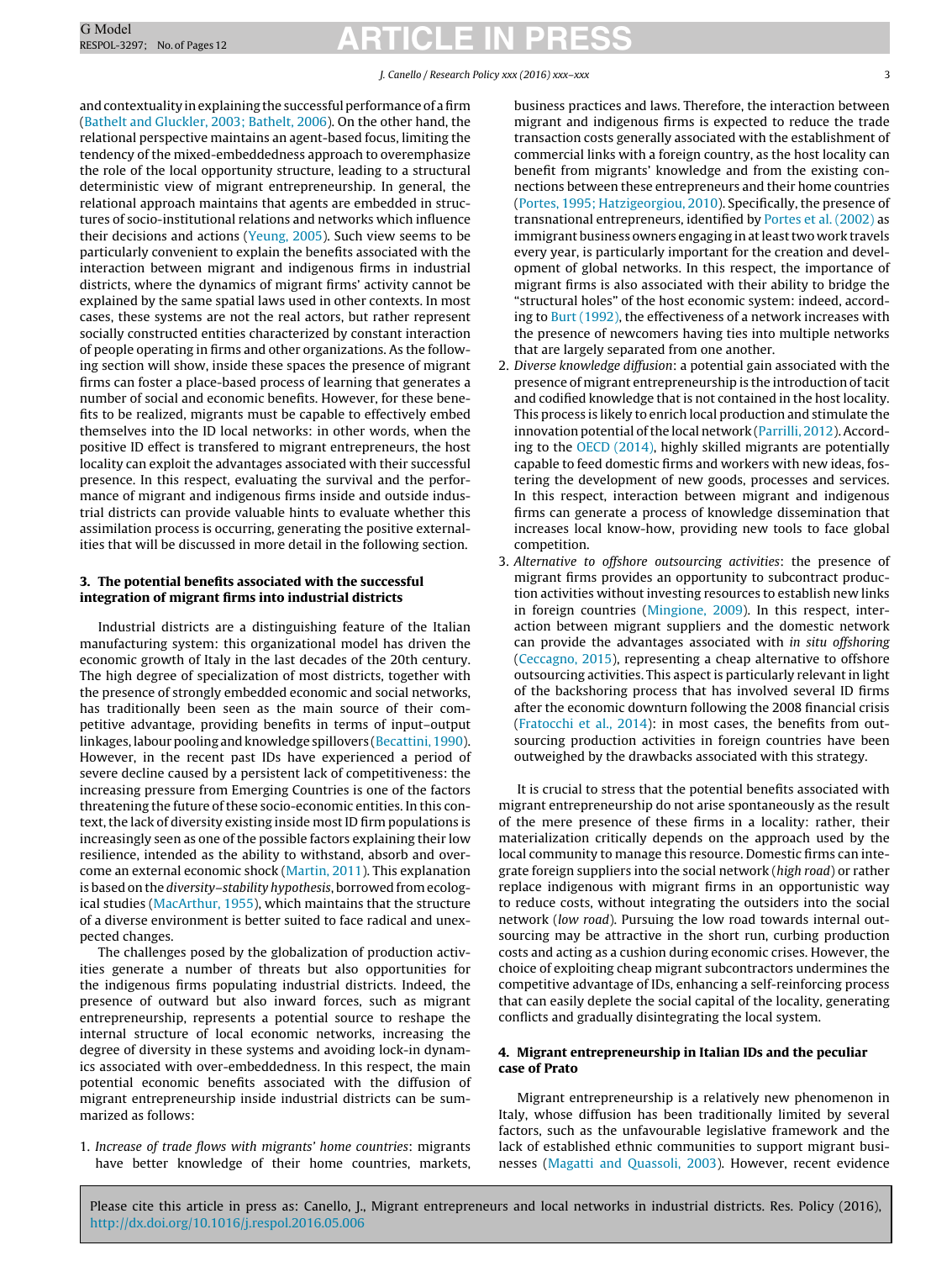shows that this trend has reversed dramatically in the recent past: in this respect, a key role has been played by Law 40/1998, which significantly expanded access to entrepreneurship among migrants ([Magatti](#page-11-0) [and](#page-11-0) [Quassoli,](#page-11-0) [2002;](#page-11-0) [Barberis,](#page-11-0) [2008\).](#page-11-0) The number of businesses run by foreign entrepreneurs in Italy has tripled from 2003 to 2012, reaching an estimated number of 477,519, with 7.8% registered and active companies in Italy foreign-owned ([Unioncamere,](#page-11-0) [2014\).](#page-11-0)

Although construction and services are the main economic activities in which migrants engage, a significant share of these entrepreneurs operate in the manufacturing sector ([Confederazione](#page-11-0) [Nazionale](#page-11-0) [dell'Artigianato](#page-11-0) [e](#page-11-0) [della](#page-11-0) [Piccola](#page-11-0) [e](#page-11-0) [Media](#page-11-0) [Impresa,](#page-11-0) [2011\).](#page-11-0) In Italy, migrant manufacturing firms tend to concentrate their activities in specific regions: according to the recent work of [Barberis](#page-10-0) [\(2011\),](#page-10-0) focused on the Chinese ethnicity, migrant entrepreneurial rates are significantly higher in industrial districts, with a diffused presence inside the territories specialized in textile and clothing, footwear and furniture production. The propensity of migrants to locate within IDs is not an element of novelty itself, considering the massive use of migrant labour force implemented by most ID firms since the late 1990s ([Andall,](#page-10-0) 2007).<sup>2</sup> However, the proliferation of migrant entrepreneurship in IDs is a recent phenomenon with a more direct impact on the structure of local economic networks.

Despite the increasing relevance of this phenomenon, we still lack a clear understanding of whether or not migrant firms are integrating into host networks, generating the benefits discussed in the previous section. In fact, the core of the sparse literature on migrant entrepreneurship in industrial districts is focused on the only case where the entrance of most migrant entrepreneurs traces its roots back to the end of the 1990s, i.e. the textile-clothing ID of Prato ([Dei](#page-11-0) [Ottati,](#page-11-0) [2009a;](#page-11-0) [Santini](#page-11-0) et [al.,](#page-11-0) [2011;](#page-11-0) [Johanson](#page-11-0) et [al.,](#page-11-0) [2009\):](#page-11-0) in this area, the presence of Chinese firms is still a relevant feature of the economic landscape. The emergence of a Chinese enclave in Prato is the result of the progressive increase of migrant flows following the alleviation of the institutional barriers to migration by the Chinese government: this process has led many Chinese to move to Europe to find economic and social opportunities not available in their home country [\(Denison](#page-11-0) et [al.,](#page-11-0) [2009\).](#page-11-0) In Prato, this phenomenon started at the beginning of 1990s ([Becattini,](#page-11-0) [2001,](#page-11-0) [pp.](#page-11-0) [161–162\).](#page-11-0)

Originally, most of the new migrant firms were suppliers operating for Italian final goods producers and specialized in one or more production activities characterized by high levels of standardization [\(Ceccagno,](#page-11-0) [2009\).](#page-11-0) At this stage, the interaction between the local subcontracting network and Chinese suppliers was driven by mere opportunistic considerations: the newcomers were able to provide a component or finished good at lower prices, with sufficient quality which was determined by the skills of the new entrepreneurs, acquired during their former experience in their home country. However, this collaboration was not coupled with a parallel process of integration into the social and economic community. The reasons of this pattern are imputable both to the host community and to migrants' behaviour. On the one hand, Chinese entrepreneurs continued to work according to their social and economic rules, without adopting the code of conduct chosen by the indigenous community. On the other hand, indigenous entrepreneurs prevented any possibility to integrate the newcomers into the local network, focusing uniquely on the benefits associated with the lower costs of subcontracting production.

The negative effects of this missed integration became visible when an increasing number of Chinese firms started diversifying their businesses and upgrading along the value chain, transforming into final goods producers or converters operating on an international scale ([Ceccagno,](#page-11-0) [2009\).](#page-11-0) Indeed, these new local actors could immediately count on a large pool of ethnic suppliers ready to break the links with indigenous firms to work for the newly established contractors: according to interviews conducted among Chinese suppliers, this attitude was essentially motivated by the diffused tendency among indigenous firms to repeatedly and deliberately delay payments or even not paying in several circumstances [\(Ceccagno,](#page-11-0) [2009\).](#page-11-0) This process gradually led to the emergence of an ethnic sub-district with its own rules and division of labour, further increasing the social and economic distance from the indigenous local network ([Marsden,](#page-11-0) [2004;](#page-11-0) [Ceccagno,](#page-11-0) [2015\).](#page-11-0) The missed assimilation of the Chinese firms into the local network has led to a lose-lose scenario: on the one hand, the indigenous community has missed the chance to benefit from the trans-national links established by migrant firms and from the diverse source of knowledge associated with a different cultural and economic background. On the other hand, the 'ethnic district' of Prato appears not to be sustainable in the long run. If the emergence of a competing district is perceived by the local network as a threat, the migrant enclave is likely to be isolated by the host locality, fostering the creation of a risky environment where the presence of social conflicts endangers the economic stability in the long run [\(Dei](#page-11-0) [Ottati,](#page-11-0) [2009b\).](#page-11-0)

The case study of Prato is certainly not generalizable to all industrial districts, given its unique features make it unlike any other local system in Italy but also in Europe ([Latham](#page-11-0) [and](#page-11-0) [Wu,](#page-11-0) [2013;](#page-11-0) [Dei](#page-11-0) [Ottati](#page-11-0) [and](#page-11-0) [Cologna,](#page-11-0) [2015\):](#page-11-0) indeed, the relative size of the ethnic network and the timing and speed by which it has developed has led this district to experience a substantial transformation that is different from the other IDs, where the emergence of migrant entrepreneurship occurred at a later stage. Nonetheless, it is believed that the evolutionary path of this local system could serve as a warning sign as to what may happen if the process of assimilation of migrant entrepreneurship does not occur effectively in an industrial district: other than not bringing the benefits to the host locality and to the migrant firms, the choice of a "low road" can lead to negative externalities in the long term that could be detrimental not only in terms of resilience, but also for the survival of the district. As it will become clear later in this paper, the empirical investigation aims to account for the peculiar features of this ID, in an attempt to provide a consistent interpretation of the observed trends.

### **5. The performance of migrant firms in IDs: an empirical approach**

The previous sections have highlighted that migrant entrepreneurship has become a distinguishing feature of several industrial districts: the presence of these firms is likely to provide a number of sustained benefits to the local networks, mainly associated with the increase of trade flows and diverse knowledge diffusion, but also with the provision of a domestic alternative to offshore outsourcing. However, the present scenario lacks an extensive evaluation of whether these firms are capable to benefit from the ID effect, generating positive externalities in the host regions. In an attempt to fill the existing gap, the empirical investigation implemented in this section aims to evaluate and compare the survival trends and performance of migrant and indigenous firms inside and outside industrial districts, in an attempt to identify whether:

- 1. The performance of migrant firms is significantly different inside and outside industrial districts;
- 2. Migrant firms located inside industrial districts benefit from a positive ID effect that translates into better performances.

<sup>&</sup>lt;sup>2</sup> According to [Barberis](#page-10-0) [\(2011\),](#page-10-0) in 2005 the share of migrants living inside these areas was already 32% of the total migrant population in Italy.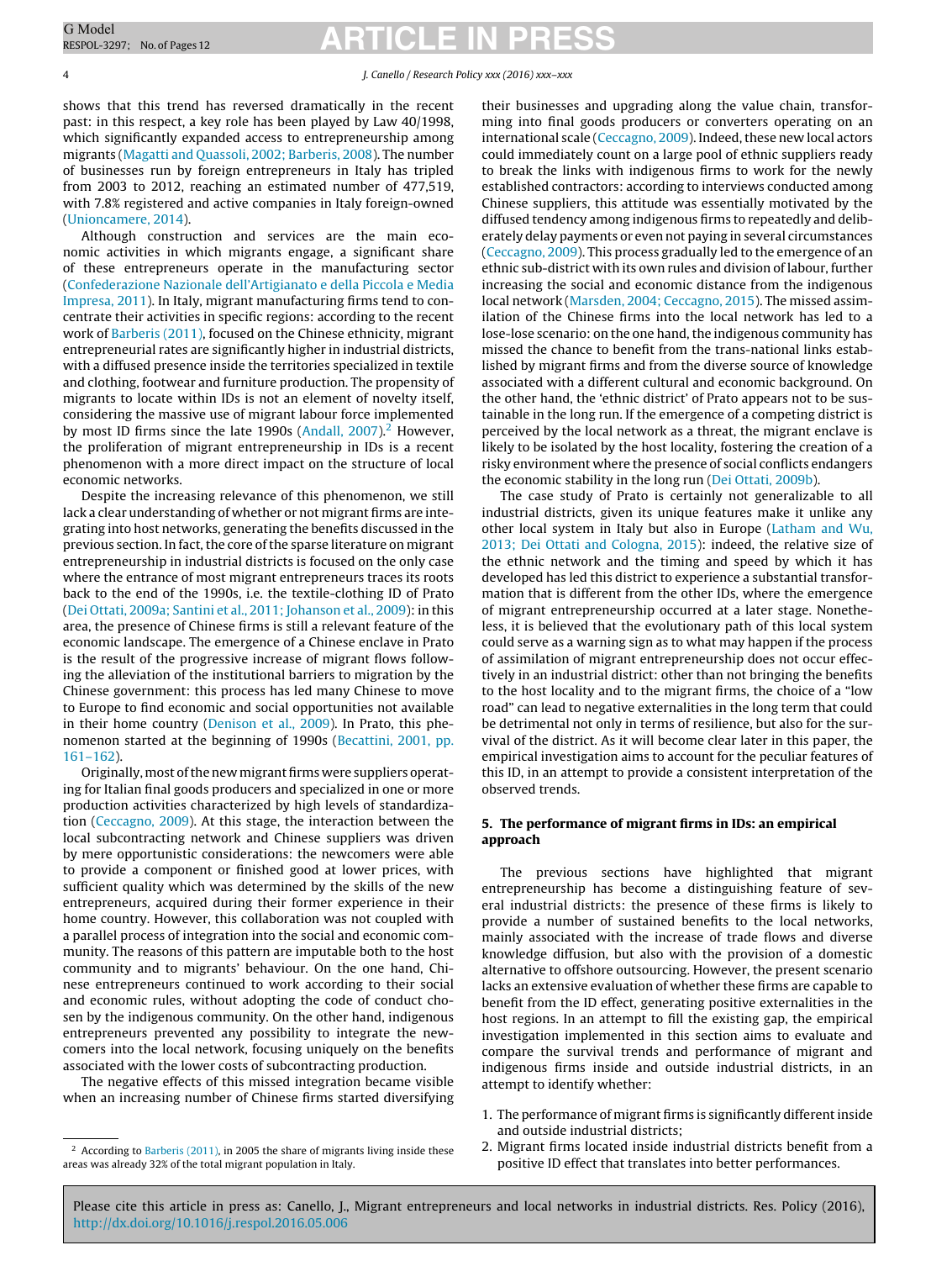#### J. Canello / Research Policy xxx (2016) xxx–xxx 5

#### **Table 1**

Structural characteristics of indigenous firms established between 2003 and 2011 outside and inside Italian IDs.

|                                                                              | Firms located outside industrial<br>districts |           | Firms located inside industrial<br>districts |           |
|------------------------------------------------------------------------------|-----------------------------------------------|-----------|----------------------------------------------|-----------|
|                                                                              | Mean                                          | Std. dev. | Mean                                         | Std. dev. |
| Firm life (years)                                                            | 4.38                                          | 2.68      | 4.43                                         | 2.66      |
| Gender (1 if male)                                                           | 0.72                                          | 0.45      | 0.66                                         | 0.47      |
| Financial constraints (1 if not constrained)                                 | 0.40                                          | 0.49      | 0.54                                         | 0.50      |
| Entrepreneur age                                                             | 44.33                                         | 11.80     | 46.19                                        | 11.74     |
| Incidence of cash holdings over physical asset value                         | 0.73                                          | 4.13      | 1.16                                         | 6.53      |
| Number of employees                                                          | 1.69                                          | 2.09      | 2.25                                         | 2.64      |
| Number of production phases (distance from industry median)                  | 0.41                                          | 3.59      | $-0.29$                                      | 3.03      |
| Firm typology (1 if supplier)                                                | 0.44                                          | 0.50      | 0.70                                         | 0.46      |
| Dependency from main subcontractor (% of total revenues)                     | 25.29                                         | 32.79     | 40.59                                        | 33.81     |
| Physical asset value (euro)                                                  | 31.423                                        | 62.219    | 39.759                                       | 66,088    |
| Market area served (1 = municipality; 2 = province; 3 = region; 4 = country) | 2.29                                          | 0.89      | 2.61                                         | 0.85      |
| Productive area (sqm)                                                        | 139.58                                        | 192.36    | 213.51                                       | 297.24    |

Source: Author's elaborations on Italian Ministry of Economy and Finance Annual Survey data.

The empirical analysis is focused on three manufacturing sectors (clothing, footwear and furniture production) where the presence of both migrant entrepreneurs and industrial districts is particu-larly relevant: in fact, most of the case studies described by [Barberis](#page-10-0) [\(2011\)](#page-10-0) are focused on IDs specialized in these three sectors. The database used for the empirical investigation includes sole proprietorships established in Italy between 2003 and 2011 and is extracted from the Italian Ministry of Economy and Finance Annual Survey, which includes all the firms with turnover lower than 7.5 million euro.<sup>3</sup> The sample used for the analysis is represented by those firms operating in one of the economic activities included in the following sector studies: D07B – Manufacture of Wearing Apparel and Accessories, D08U – Manufacture of Shoes and Shoe Components and Parts and D09A – Manufacture of Wood Furniture, Chairs, Sofas, Doors and Windows.<sup>4</sup> This sample can reasonably be assumed to include the great majority of sole proprietorships operating in the three manufacturing sectors considered, as this legal form tends to be chosen by micro and small firms whose revenues are considerably below the imposed boundary. The use of this database is particularly convenient to study migrant entrepreneurship, considering that 80% of migrants choose this slim legal form to start their ventures ([Unioncamere,](#page-11-0) [2014\).](#page-11-0) Moreover, the wide variety of both structural and economic variables included in this data source allows to control for a number of individual, firm-level and environmental factors that are likely to impact on firm survival and performance. Finally, the survey does not impose a minimum threshold for firm size: this feature allows to overcome an important drawback associated with most firm-level databases, which tend to exclude businesses failed before reaching the minimum size to be included in the survey (e.g. 10 employees). This element introduces a substantial amount of bias in empirical analyses, as factors influencing failure chances during the start-up period of a firm, when its size is very small, cannot be evaluated by the model ([Audretsch](#page-10-0) et [al.,](#page-10-0) [2000\).](#page-10-0)

The analysis is divided into two main sections. In the first part, a semi-parametric Cox Proportional Hazards model and a parametric Accelerated Failure Time model are implemented to study and evaluate the survival trends of migrant and indigenous firms inside and outside industrial districts. In the second part, the sub-sample of firms survived after their start-up period is selected and the effect of a set of explanatory variables on economic performance is evaluated through an OLS regression. Both in the first and in the second part of the empirical analysis, the set of explanatory variables considered for the investigation includes individual, firm-level and environmental characteristics that are believed to influence the survival chances and the performance of the firms operating in the sectors considered. The ID dummy variable, i.e. one of the key covariates ofthe model, is identified through the methodology proposed by [Canello](#page-11-0) [and](#page-11-0) [Pavone](#page-11-0) [\(2016\).](#page-11-0) One of the main benefits of this approach is that it allows to discriminate between the different ID typologies according to their structural characteristics: for the purpose of this study, an industrial district is defined as advanced if the procedure classifies it as service-intensive and multidimensional, while it is identified as traditional in the other cases.

#### 5.1. Descriptive analysis

The descriptive analysis presented in Table 1 shows that the profile of indigenous firms inside IDs tends to differ from those located in other regional contexts: the former are generally more structured, with higher employment levels and capital intensity and larger production areas. A number of features emerging from this analysis appear to be consistent with the key theoretical findings of the economic literature on industrial districts. The micro/small indigenous firm located in these areas typically operates as a supplier (70% of total), with a relevant dependency upon its main contractor (40% of the total revenues), and tends to be specialized in a limited number of production phases of the local labour division process: indeed, the average number of phases is significantly lower than the median value of the other firms operating in the same industry. The data also reveal some aspects generally associated with the social structure of industrial districts: for example, the presence of female entrepreneurs is more diffused inside IDs (34% of total), confirming the presence of higher social mobility with lower gender disparities.

The average age of indigenous entrepreneurs is generally older, suggesting the presence of a potential problem of intergenerational transfer. Finally, the results show that the probability to face credit constraints is lower for ID firms, considering the lower percentage of credit rationed firms: this difference is possibly motivated by the capillary presence oflocal banks that are embedded within the local economic network and benefit from the shared system of values and the diffused levels of trust.

The patterns emerging from the analysis of migrant firms' structure ([Table](#page-5-0) 2) are significantly different from those presented for the indigenous counterparts. These businesses are generally microscale enterprises with an extremely limited amount of capital assets. Another important feature emerging from the descriptive

<sup>3</sup> A preliminary data cleaning process has been implemented on the database to handle the specific peculiarities of this data source: the detailed explanation of this work can be found in Appendix (Section S.1).

<sup>&</sup>lt;sup>4</sup> The detailed list of the ATECO codes associated with each Sector Study used for the analysis can be found in Appendix (Table S.1).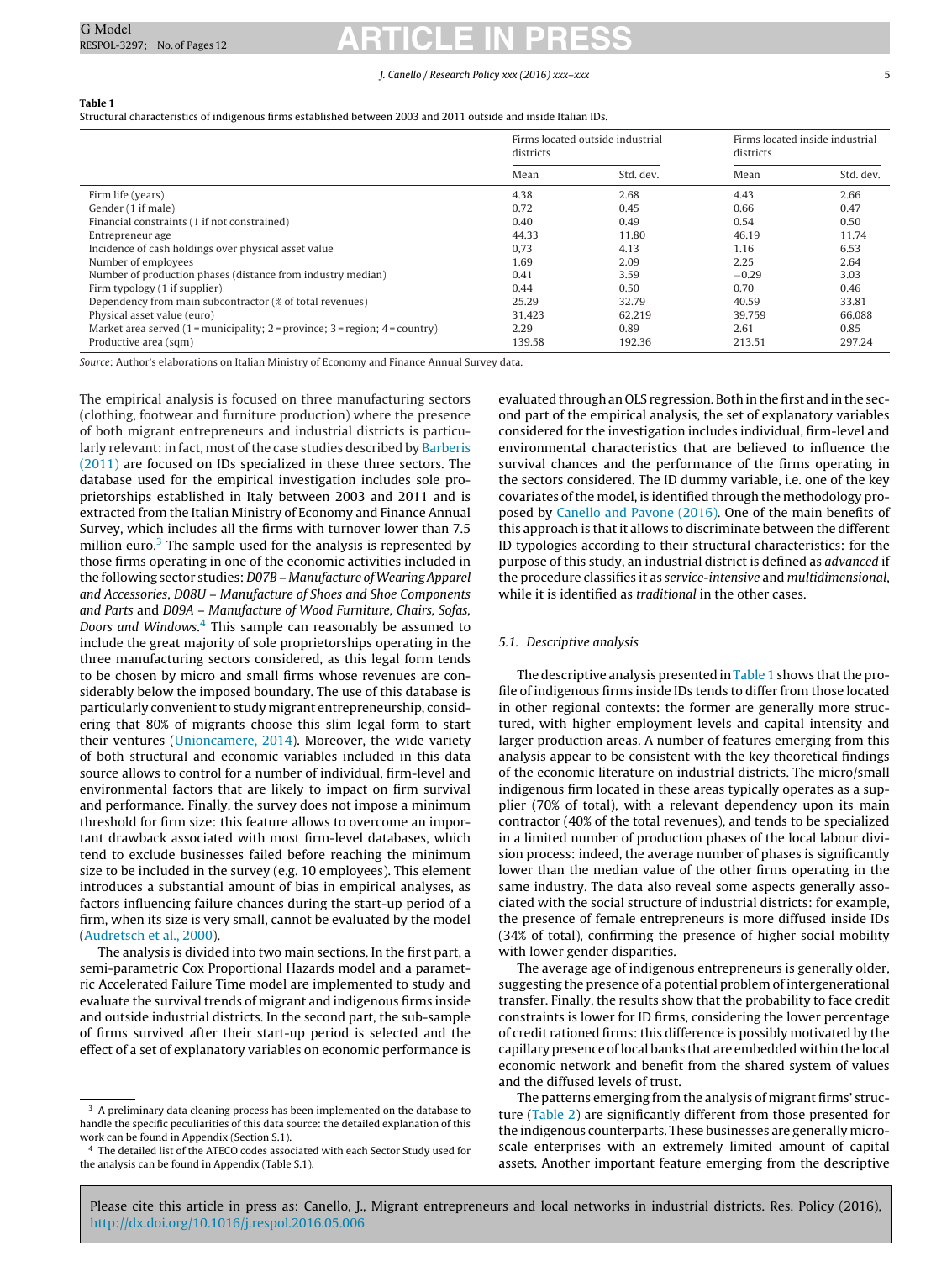#### <span id="page-5-0"></span>6 J. Canello / Research Policy xxx (2016) xxx–xxx

**Table 2**

Structural characteristics of migrant firms established between 2003 and 2011 outside and inside Italian IDs.

|                                                                                | Firms located outside industrial<br>districts |           | Firms located inside industrial<br>districts |           |
|--------------------------------------------------------------------------------|-----------------------------------------------|-----------|----------------------------------------------|-----------|
|                                                                                | Mean                                          | Std. dev. | Mean                                         | Std. dev. |
| Firm life (years)                                                              | 3.00                                          | 1.84      | 2.92                                         | 1.80      |
| Gender (1 if male)                                                             | 0.58                                          | 0.49      | 0.58                                         | 0.49      |
| Financial constraints (1 if not constrained)                                   | 0.20                                          | 0.40      | 0.21                                         | 0.41      |
| Entrepreneur age                                                               | 39.39                                         | 9.35      | 39.09                                        | 9.19      |
| Incidence of cash holdings over physical asset value                           | 1.64                                          | 11.12     | 2.05                                         | 9.09      |
| Number of employees                                                            | 1.87                                          | 1.61      | 1.99                                         | 1.80      |
| Number of production phases (distance from industry median)                    | $-0.22$                                       | 1.58      | $-0.44$                                      | 1.31      |
| Firm typology (1 if supplier)                                                  | 0.83                                          | 0.38      | 0.90                                         | 0.31      |
| Dependency from main contracting firm (% of revenues)                          | 50.69                                         | 31.91     | 53.57                                        | 28.22     |
| Physical asset value (euro)                                                    | 13.204                                        | 22.584    | 14.817                                       | 22.744    |
| Market area served (1 = municipality; 2 = province; 3 = region; $4 =$ country) | 2.36                                          | 0.72      | 2.51                                         | 0.63      |
| Productive area (sqm)                                                          | 145.02                                        | 206.14    | 119.66                                       | 142.68    |

Source: Author's elaborations on Italian Ministry of Economy and Finance Annual Survey data.

analysis is the limited access to credit reported by these firms: indeed, 80% of migrant entrepreneurs do not appear to receive financial support from local banks. Contrary to indigenous firms, the migrant firms' profile does not change significantly inside industrial districts, both in terms of individual and firm-level characteristics: most firms tend to remain scarcely structured, with limited use of labour force and of capital, and are generally owned by younger and gender-balanced entrepreneurs. The organizational structure is heavily oriented towards subcontracting activities, with a relevant dependency upon the main contractor (54% of total turnover) and a strong specialization on a limited number of production phases. Moreover, migrant firms appear to be equally rationed in the credit market inside IDs, as only 21% of them receive financial resources from the local financial institutions.

The descriptive data provide some interesting preliminary indications on the survival trends of the two groups. First, there appears to be a wide gap in life expectancy between migrant and indigenous firms, with higher gains for the latter group. Inside industrial districts, this gap tends to widen: indeed, the average life expectancy of ID firms run by Italian entrepreneurs is 4.38 years, whereas migrant firms stay in the market for less than three years in the same contexts. This trend is confirmed by the analysis of the survival curves presented in Fig. 1. First, it is worth noting that the trend of both migrant and indigenous hazard curves is consistent with previous findings in the literature: the conditional hazard functions show for all strata an inverted-U shape, increasing during the start-up period of these firms and decreasing thereafter. This result is consistent with the empirical analysis of [Audretsch](#page-10-0) et [al.](#page-10-0) [\(1999\)](#page-10-0) for Italy, but also with similar studies implemented in other countries

[\(Bartelsman](#page-10-0) et [al.,](#page-10-0) [2005\),](#page-10-0) and supports the liability of adolescence hypothesis [\(Fichman](#page-11-0) [and](#page-11-0) [Levinthal,](#page-11-0) [1991\).](#page-11-0)

Hazard curves for indigenous firms inside and outside industrial districts show similar patterns, although the risk of failure is higher inside IDs during the first few years and lower after the start-up period. This trend can be explained by the necessity to accumulate social capital and gain reputation in the local network during the adolescence period: the initial investment is subsequently rewarded by the benefits from the industrial atmosphere once the firm is embedded into the local network. The same pattern is not detected among migrant firms: for these businesses, the chances of failure are significantly higher than their indigenous counterparts and the gap tends to widen inside industrial districts.

#### 5.2. The survival chances of migrant firms in industrial districts: evidence from a duration approach

#### 5.2.1. Presentation of the model

The preliminary indications emerged from the descriptive analysis have been formally tested using a duration approach, in an attempt to find a systematic relationship between migrant firms' survival chances and location within an industrial district. Despite no consensus on a single indicator for migrant entrepreneurs' success has been achieved, economic survival is generally considered as the primary criterion to assess the performance of this particular type of firms [\(Basu,](#page-10-0) [2008\).](#page-10-0)

The main econometric specification used to study survival determinants is the proportional hazard model popularized by [Cox](#page-11-0) [\(1972\).](#page-11-0) The semiparametric nature of this approach is the



**Fig. 1.** Survival curves, indigenous and migrant firms outside and inside IDs.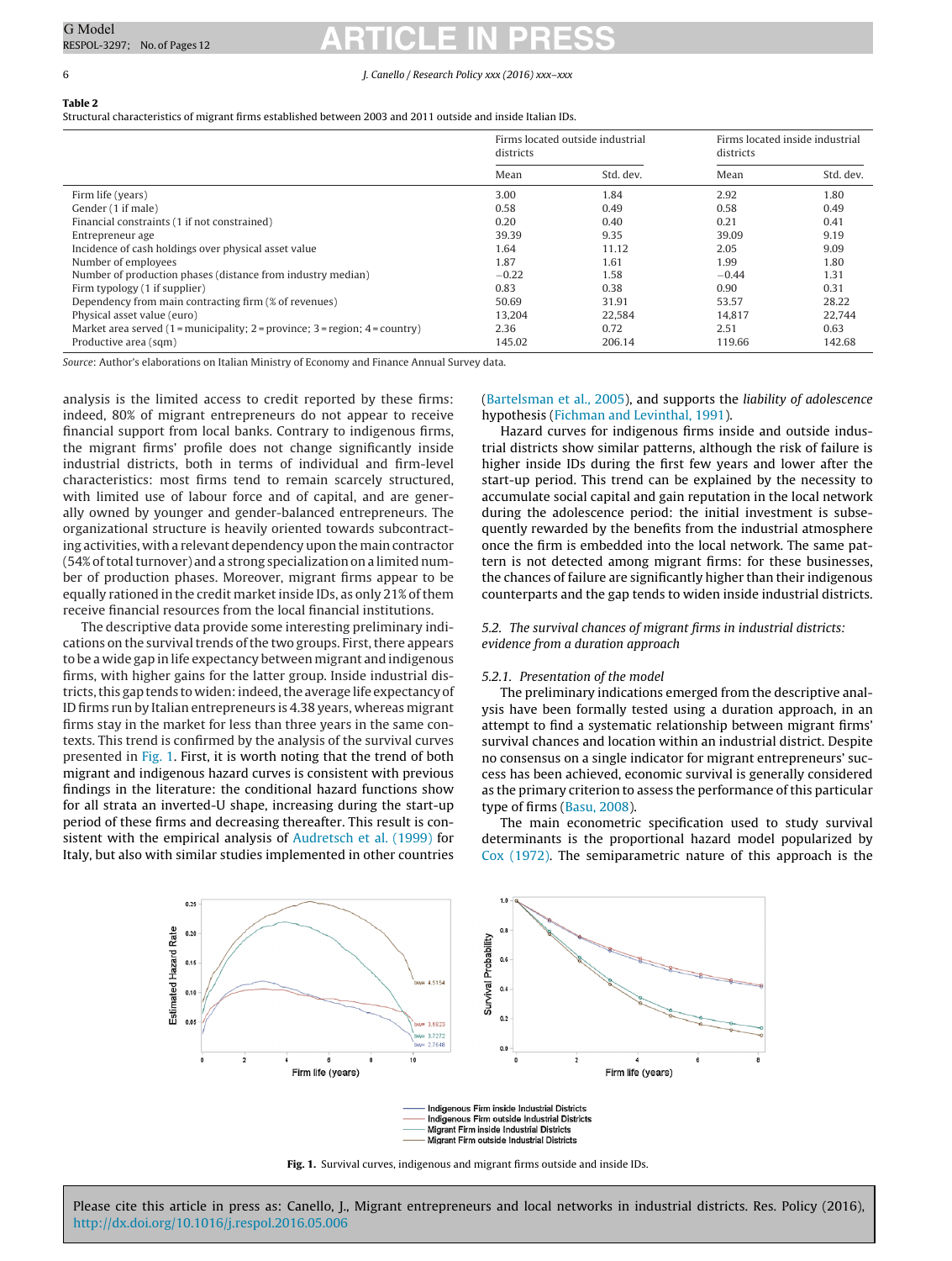main factor explaining its popularity, as no assumptions on the probability distribution is required to represent the survival times. The model is usually specified as follows:

$$
h(t_i) = \exp(\beta_0 + \beta' \mathbf{x_i}) h_0(t_i) \quad i = 1, \ldots, n.
$$

where hazard  $h(t_i)$  for individual *i* at time *t* is the product of the baseline hazard rate, which is left unspecified, and a linear function of a set of covariates that are expected to influence the probability of survival. The baseline hazard rate is the hazard function for an individual whose covariates take all 0 values. This specification is called proportional hazards model as it requires the assumption that hazard for each firm is a fixed proportion of the hazard of any other firm in the sample. The estimation process is implemented through partial likelihood, and it requires the preliminary elimination of the intercept and the application of the maximum likelihood methodology to the residual portion of the function. The robustness of the findings of the main specification are tested by implementing the parametric alternative to the PH model, i.e. the Accelerated Failure Time model. In this case, the hazard function is explicitly defined through a specific form. The model is estimated through maximum likelihood approach.

In both specifications, the set of explanatory variables chosen includes individual, firm-level and environmental factors. A description of the variables included in the model and their expected effect on the survival chances is presented below, using theoretical considerations and previous empirical findings of the relevant literature.

#### **Individual factors**

- Migrant: a dummy equal to one when the entrepreneur is migrant. In the main specification with interaction variables, the dummy is expected to provide information on the effect of being a migrant entrepreneur outside IDs. The baseline effect of migrant entrepreneurship on firm survival has been reported by several empirical studies in different countries, showing that the ventures owned by migrants have a lower probability to survive in the medium-long term ([Vinogradov](#page-11-0) [and](#page-11-0) [Isaksen,](#page-11-0) [2007;](#page-11-0) [Abdessalam](#page-11-0) et [al.,](#page-11-0) [2004;](#page-11-0) [Breem,](#page-11-0) [2010\).](#page-11-0)
- Gender: a dummy equal to one when the entrepreneur is male. The empirical literature has generally found a positive impact of being a male entrepreneur on the survival possibilities of a firm ([Cooper](#page-11-0) et [al.,](#page-11-0) [1994;](#page-11-0) [Abdessalam](#page-11-0) et [al.,](#page-11-0) [2004\).](#page-11-0) The lower survival chances of a female entrepreneur are generally justified by the limited possibilities to accumulate financial and human capital during their working life as employees, given the persistent wage gaps and gender discrimination that prevents possibilities of career [\(Cooper](#page-11-0) et [al.,](#page-11-0) [1994\).](#page-11-0)
- Age: the entrepreneur's age is the only indirect proxy of human capital accumulation available for this empirical investigation, as data on education and previous managerial and working experience are not available in the archive used for the analysis. This variable is built following the approach proposed by [Arribas](#page-10-0) [and](#page-10-0) [Vila](#page-10-0) [\(2007\),](#page-10-0) identifying three age classes (18–29, 30–49 and older than 49 years) to capture the non-linear effect related to age. Such an approach is intended to incorporate the inverted U-shaped relationship between age and survival generally reported by the empirical literature ([Preisendorfer](#page-11-0) [and](#page-11-0) [Voss,](#page-11-0) [1990\):](#page-11-0) the survival chances tend to be very low for young founders, highest for middle aged entrepreneurs and decline again for aged founders.

#### **Firm-level factors**

• Presence of financial constraints: a dummy equal to 1 if the firm has access to credit during the first year of economic activity. The literature has shown that the presence of credit rationing plays a key role in determining entry size and post entry growth possibilities of the firm ([Aghion](#page-10-0) et [al.,](#page-10-0) [2007\).](#page-10-0) Initial debt is found to decrease the chances of business failure, and a number of empirical investigations have shown that limited access to credit market has a negative effect on the survival chances of the firm ([Musso](#page-11-0) [and](#page-11-0) [Schiavo,](#page-11-0) [2008\).](#page-11-0)

- Size: this variable is measured through the number of salaried workers initially employed by the entrepreneur. The literature has generally found a positive relationship between initial size and the probability of survival [\(Dunne](#page-11-0) et [al.,](#page-11-0) [1989;](#page-11-0) [Mata](#page-11-0) et [al.,](#page-11-0) [1995\):](#page-11-0) however, [Audretsch](#page-10-0) et [al.](#page-10-0) [\(1999\)](#page-10-0) reported an insignificant effect of size on survival likelihood.
- Extension of market area served: this categorical variable indicates the location of the relevant demand for firm products. When the target of the products sold by the firm is a national rather than a regional market the chances of surviving are expected to be higher [\(Kauermann](#page-11-0) et [al.,](#page-11-0) [2005\).](#page-11-0)
- Number of production phases: this variable is measured as the difference between the production phases implemented by the firm and the median value identified for the sector where the firm operates. Itis expected that a greater number of phases respective to the sector implies a more complex and diversified production structure that increases firm stability, generating positive consequences on the survival chances of the entrepreneur.
- Capital intensity: this variable is calculated as the initial value of the assets employed by the firm. Capital intensity is a proxy of the difficulty of start up availability of capital resources, that is found to significantly influence the chances of survival ([Doms](#page-11-0) et [al.,](#page-11-0) [1995\).](#page-11-0)
- Supplier: the probability of surviving is generally reduced for firms operating as suppliers, considering their dependency upon the choices of contracting firms. In some cases, this instability fosters an upgrading process in the value chain with a consequent transformation into final good producer in order to increase survival chances.

#### **Environmental factors**

- Location within an industrial district: the ID effect on firm survival is evaluated in this model by including two dichotomous variables, in order to discriminate between the two main typolo-gies of IDs identified by the procedure proposed by [Canello](#page-11-0) [and](#page-11-0) [Pavone](#page-11-0) [\(2016\).](#page-11-0) The dummy Traditional ID is equal to 1 if the Local Labour Market Area where the firm is located is identified as a traditional or craft-oriented ID by the algorithm, while the dummy Advanced ID is equal to 1 if the Local Labour Market Area where the firm is located is identified as a multidimensional or service-intensive ID. Industrial districts are expected to have a twofold effect on survival. According to a number of contributions, a negative correlation exists between industrial agglomeration and survival: firms operating in densely concentrated areas are subject to high competition and tend to fail more frequently ([Sorenson](#page-11-0) [and](#page-11-0) [Audia,](#page-11-0) [2000\).](#page-11-0) However, in industrial districts, the role of the business climate, the quality of the local labour market and the diffusion of knowledge spillovers can have beneficial effects in terms of firm survival and growth rates.
- Indigenous firms' entry rate: this variable is calculated as the entry rate in industry *i*, LLMA *j*. A number of empirical works have found evidence of a positive correlation between entry and exit rates in industries, suggesting that lower barriers to entry increase the intensity of competition, resulting in higher failure rates [\(Dunne](#page-11-0) et [al.,](#page-11-0) [1988\).](#page-11-0)
- Migrant firms' entry rate: entry barriers for migrant firms are not necessarily correlated with those existing for indigenous firms. For example, a particular location/industry can prove to be more attractive for migrants due to the presence of a particularly dense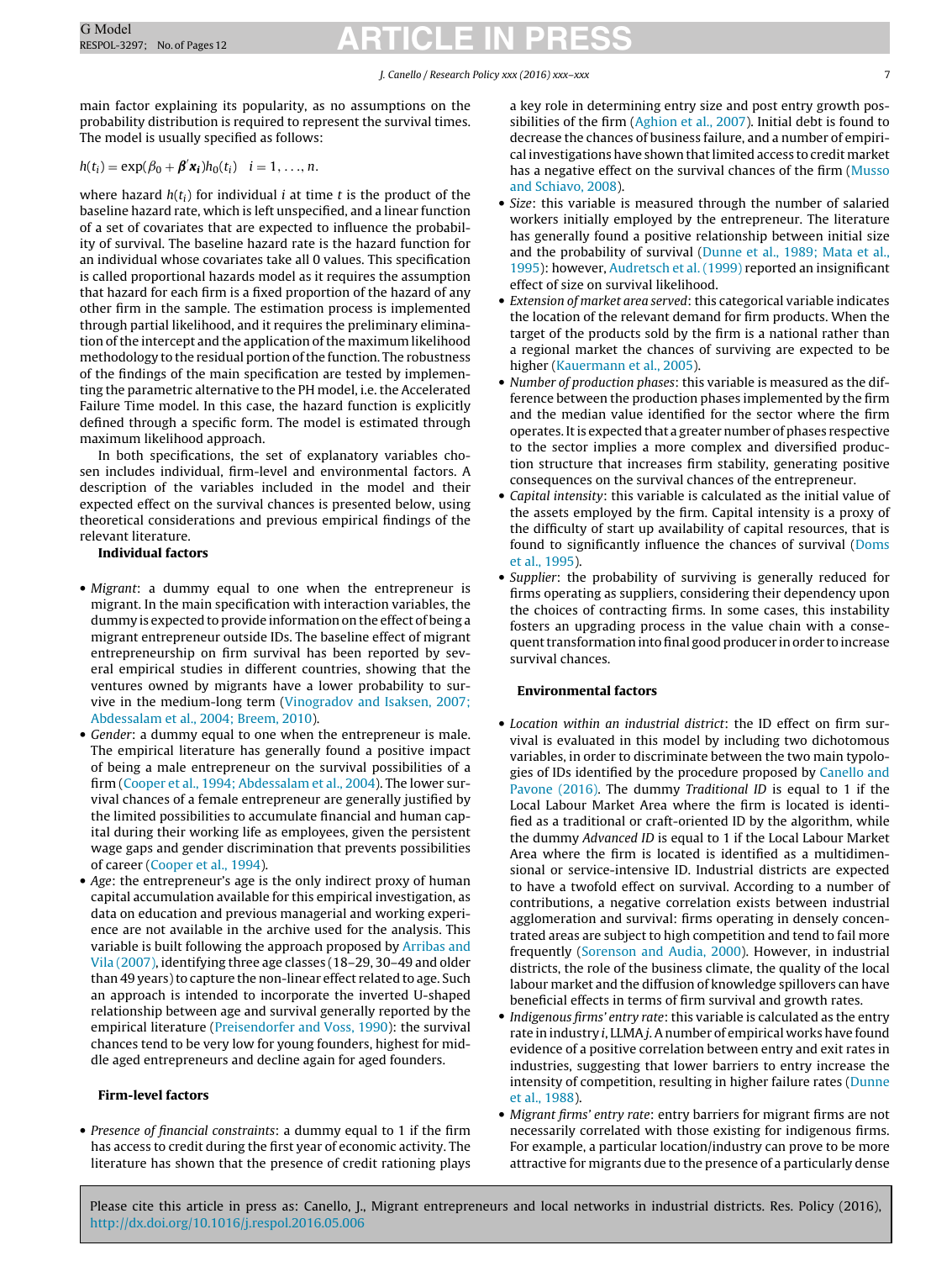#### 8 J. Canello / Research Policy xxx (2016) xxx–xxx

**Table 3**

Cox PH model: relative risks of firm mortality among manufacturing sole proprietorships in Italy, period 2003–2011, industries: clothing, footwear and furniture production.

| Variable                                     | [A.1]        |            | [A.2]        |            | [A.3]        |            |
|----------------------------------------------|--------------|------------|--------------|------------|--------------|------------|
|                                              | Hazard ratio | $P$ -value | Hazard ratio | $P$ -value | Hazard ratio | $P$ -value |
| <b>Individual factors</b>                    |              |            |              |            |              |            |
| Migrant                                      | $1.668***$   | 0.000      | $1.657***$   | 0.000      | $1.775***$   | 0.000      |
| Gender (1 if male)                           | $0.891***$   | 0.000      | $0.882***$   | 0.000      | $0.880***$   | 0.000      |
| Age 18-29                                    | $0.828***$   | 0.000      | $0.830***$   | 0.000      | $0.832***$   | 0.000      |
| Age 30-49                                    | $0.668***$   | 0.000      | $0.668***$   | 0.000      | $0.668***$   | 0.000      |
| <b>Firm-level factors</b>                    |              |            |              |            |              |            |
| Financial constraints (1 if not constrained) | $0.838***$   | 0.000      | $0.830***$   | 0.000      | $0.835***$   | 0.000      |
| Size (initial number of employees)           | $1.062***$   | 0.000      | $1.059***$   | 0.000      | $1.059***$   | 0.000      |
| Number of production phases                  | $0.984***$   | 0.000      | $0.985***$   | 0.000      | $0.985***$   | 0.000      |
| Extension of market area served              | $0.973***$   | 0.000      | $0.974**$    | 0.013      | $0.973**$    | 0.013      |
| Capital intensity (physical asset value)     | $0.878***$   | 0.000      | $0.875***$   | 0.000      | $0.876***$   | 0.000      |
| Supplier                                     | $1.089***$   | 0.000      | $1.101***$   | 0.000      | $1.101***$   | 0.000      |
| <b>Environmental factors</b>                 |              |            |              |            |              |            |
| Traditional industrial district              | 1.019        | 0.586      | 1.007        | 0.845      | 1.005        | 0.893      |
| Migrant * traditional industrial district    | 1.060        | 0.156      | $1.139***$   | 0.003      | $1.141***$   | 0.003      |
| Advanced industrial district                 | 0.951        | 0.384      | 0.959        | 0.466      | 0.956        | 0.433      |
| Migrant * advanced industrial district       | $1.304***$   | 0.000      | $1.306***$   | 0.001      | $1.320***$   | 0.000      |
| Entry rate                                   |              |            |              |            | $1.336**$    | 0.038      |
| Entry rate (migrant firms)                   |              |            |              |            | $0.942***$   | 0.000      |
| Migrant *entry rate (migrant firms)          |              |            |              |            | $1.032***$   | 0.000      |
| Industry dummies                             | Yes          |            | Yes          |            | Yes          |            |
| <b>Territorial dummies</b>                   | Yes          |            | Yes          |            | Yes          |            |
| Cohort dummies                               | Yes          |            | Yes          |            | Yes          |            |
| Observations                                 | 28,577       |            | 25,531       |            | 25,392       |            |

Source: Author's elaborations on Italian Ministry of Economy and Finance Annual Survey data.

ethnic enclave which provides financial resources for aspiring entrepreneurs and generates local demand for new products.

Aset ofindustrydummieshas also beenusedto evaluate the sectoral effects. Finally, two interaction variables between the migrant variable and the ID typologies dummies have been included into the model to test the main research question, i.e. whether locating within an industrial district has a significant and positive effect on the survival probabilities of a migrant firm. Each financial data used to build the explanatory variables has been deflated using production price indexes of each manufacturing sector considered.

#### 5.2.2. Results

The results of the proportional hazard model are reported in Table 3. Three different specifications have been estimated to evaluate the stability of the model: in all cases, hazard ratios greater than 1 indicate that the risk of failure is increasing with the covariate, while ratios less than one imply decreased risk. The results of the first specification (Model A.1) show that the coefficients of most covariates are significant and the patterns are consistent with expectations. Regarding the individual characteristics, it is worth noting that being a migrant firm has a particularly strong and negative effect on the probability to survive: given the model includes interaction effects, the coefficient of the variable 'migrant' should be interpreted as the effect of being a migrant on the probability of surviving outside an industrial district. As far as firm-level characteristics are concerned, a particular key role is played by credit constraints: when an entrepreneur receives financial support to start his or her business, the chances of being unsuccessful decrease significantly, confirming the relevance of credit constraints for micro and small firms within the Italian context. The analysis of the environmental characteristics shows that the ID effect is different for indigenous and migrant firms. After controlling for a relevant number of individual and firm-level factors, this effect appears not to be significant for indigenous firms' survival chances both in traditional and advanced forms of industrial districts. On the other hand, locating a business inside an advanced industrial district appears to

be detrimental for the survival chances of a migrant firm, while no significant effect is detected inside traditional industrial districts.

The analysis of the recent evolutionary paths taken by the industrial district of Prato, implemented in the concluding part of Section [4,](#page-2-0) suggests that the result of the latter interaction effect might be influenced by the presence of this ID among the traditional industrial districts identified by [Canello](#page-11-0) [and](#page-11-0) [Pavone](#page-11-0) [\(2016\):](#page-11-0) in this local context, the emergence of a parallel district controlled by theChinese enclave withits ownrules and divisionoflabour process has created a peculiar context which is not comparable with the general trend. Therefore, the same specification has been estimated again excluding allfirms located in this district, in an attempt to evaluate the validity of this theoretical assumption. The results of Model A.2 appear to confirm this claim: specifically, the value and the significance of all coefficients remain stable, while the interaction term Migrant \* Traditional ID becomes significant and positive, confirming that a general negative ID effect for migrant firms exists also in traditional forms of IDs.

In the third specification (Model A.3), indigenous and migrant firms' entry rates are included within the model, while maintaining the firms located in Prato out from the sample. Controlling for entry rates is crucial to ensure that the coefficients of interaction terms are not distorted by spurious effects associated with lower entry barriers, enabling a certain number of unskilled entrepreneurs to locate their businesses inside IDs. The inclusion of these variables does not undermine the stability of the original specification, while adding further information on the effect of entry barriers on survival chances: both for indigenous and migrant firms, the presence of limited barriers to entry in the location/industry where the business is set up has a negative effect on the probability of survival. For the former group, this result confirms the previous findings of the literature, suggesting a relevant correlation between entry and exit rates motivated by the presence of a highly competitive environment and the presence of unskilled entrepreneurs that are pushed out of the market. The results for migrant firms is more surprising, suggesting that a similar process takes place for this subgroup of entrepreneurs: locating a business in a place where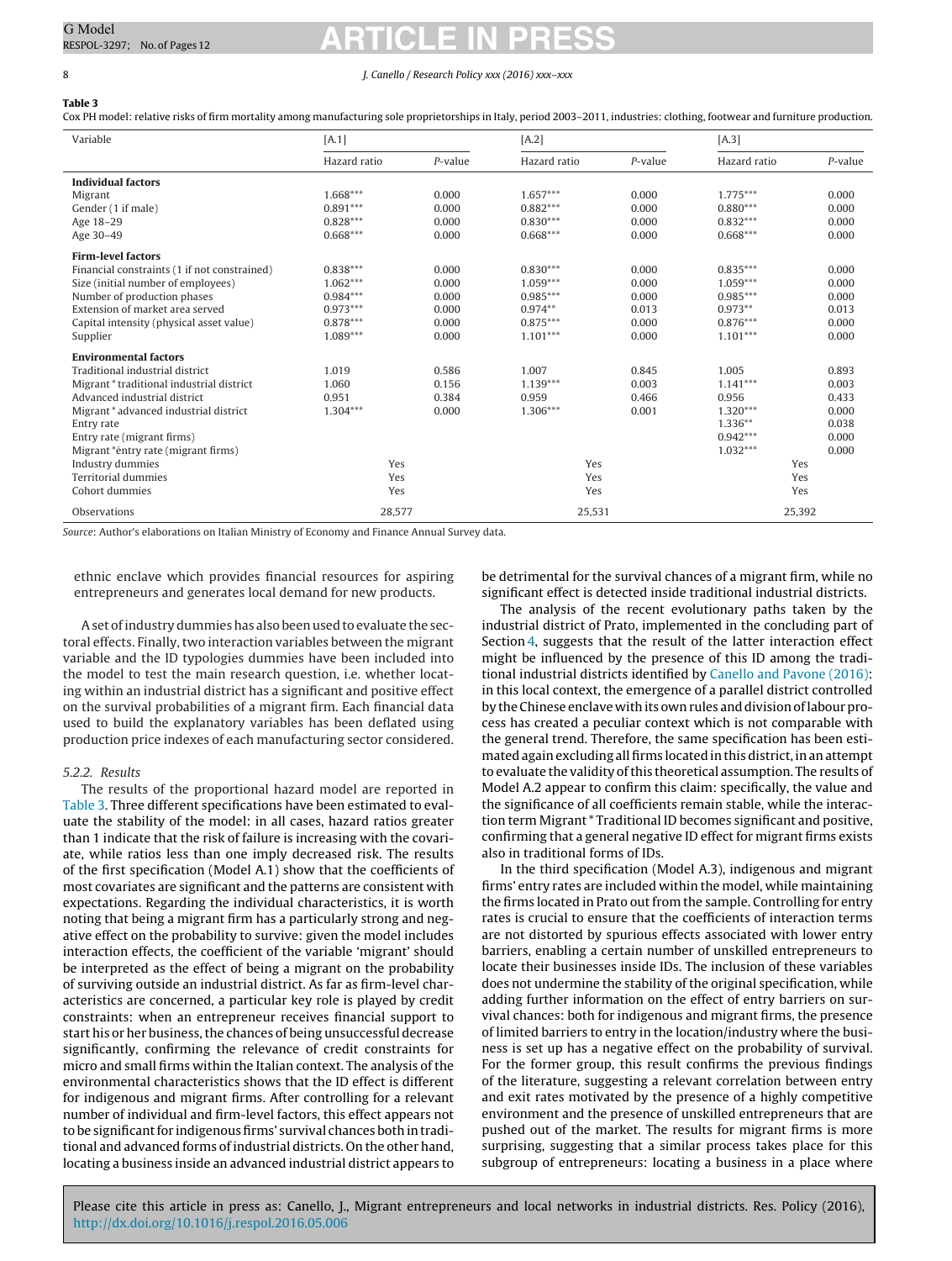#### J. Canello / Research Policy xxx (2016) xxx–xxx 9

#### **Table 4**

AFT model: relative probabilities of survival among manufacturing sole proprietorships in Italy, period 2003–2011, industries: clothing, footwear and furniture production.

| Variable                                     | [A.1]       |           | [A.2]       |           | [A.3]       |           |
|----------------------------------------------|-------------|-----------|-------------|-----------|-------------|-----------|
|                                              | Coefficient | Std. err. | Coefficient | Std. err. | Coefficient | Std. err. |
| <b>Individual factors</b>                    |             |           |             |           |             |           |
| Migrant                                      | $-0.413***$ | (0.018)   | $-0.418***$ | (0.019)   | $-0.471***$ | (0.028)   |
| Gender (1 if male)                           | $0.093***$  | (0.013)   | $0.104***$  | (0.015)   | $0.106***$  | (0.015)   |
| Age 18-29                                    | $0.154***$  | (0.019)   | $0.157***$  | (0.020)   | $0.155***$  | (0.020)   |
| Age 30-49                                    | $0.327***$  | (0.015)   | $0.338***$  | (0.016)   | $0.337***$  | (0.016)   |
| <b>Firm-level factors</b>                    |             |           |             |           |             |           |
| Financial constraints (1 if not constrained) | $0.141***$  | (0.016)   | $0.154***$  | (0.018)   | $0.148***$  | (0.018)   |
| Size (initial number of employees)           | $-0.046***$ | (0.002)   | $-0.046***$ | (0.002)   | $-0.045***$ | (0.002)   |
| Number of production phases                  | $0.013***$  | (0.002)   | $0.012***$  | (0.002)   | $0.012***$  | (0.002)   |
| Extension of market area served              | $0.018**$   | (0.007)   | $0.017**$   | (0.008)   | $0.017***$  | (0.008)   |
| Capital intensity (physical asset value)     | $0.100***$  | (0.004)   | $0.107***$  | (0.005)   | $0.105***$  | (0.005)   |
| Supplier                                     | $-0.070***$ | (0.016)   | $-0.045***$ | (0.003)   | $-0.045***$ | (0.003)   |
| <b>Environmental factors</b>                 |             |           |             |           |             |           |
| Traditional industrial district              | $-0.012$    | (0.003)   | $-0.003***$ | (0.026)   | $-0.002$    | (0.027)   |
| Migrant * traditional industrial district    | $-0.041$    | (0.030)   | $-0.097***$ | (0.034)   | $-0.099***$ | (0.034)   |
| Advanced industrial district                 | 0.043       | (0.042)   | 0.037       | (0.044)   | $0.039***$  | (0.044)   |
| Migrant*advanced industrial district         | $-0.206***$ | (0.060)   | $-0.212***$ | (0.062)   | $-0.220***$ | (0.062)   |
| Entry rate                                   |             |           |             |           | $-0.266**$  | (0.115)   |
| Entry rate (migrant firms)                   |             |           |             |           | $0.046***$  | (0.014)   |
| Migrant * entry rate (migrant firms)         |             |           |             |           | $-0.024***$ | (0.007)   |
| Industry dummies                             | Yes         |           | Yes         |           | Yes         |           |
| <b>Territorial dummies</b>                   | Yes         |           | Yes         |           | Yes         |           |
| Cohort dummies                               | Yes         |           | Yes         |           | Yes         |           |
| Observations                                 | 28,577      |           | 25,531      |           | 25,392      |           |

Source: Author's elaborations on Italian Ministry of Economy and Finance Annual Survey data.

migrant entrepreneurial rates are higher reduces the chances to accrue the benefits of serving a niche market (when the demand is driven by the ethnic community) or to exploit the advantages of being a migrant when the target is the mainstream demand. In general, the presence of strong ethnic networks in a particular locality is not necessarily beneficial for migrant firms, as it enhances the creation of sub-networks where strong ties prevail over weak ties, promoting group-thinking and over-embeddedness processes and encouraging risk-aversion attitudes and lack of innovativeness ([Basu,](#page-10-0) [2008\).](#page-10-0)

The results of the main specifications are confirmed by the robustness test implemented using the parametric duration approach: this test has been conducted through the estimation of the same three specifications proposed for the Cox PH model, including an identical set of explanatory variables in each specification. The results of the empirical tests are reported in Table 4: the interpretation of the coefficients in this model is different from the PH model, as a positive sign means that the variable has a positive effect on the probability to survive. In all cases, the results confirm the main findings reported for the PH model: migrant firms display lower chances of survival and appear to be even more fragile when they locate inside an industrial district.

#### 5.3. The performance of migrant firms after their start-up period: empirical results and discussion

Assessing the existence of a negative ID effect for migrant firms in terms of survival is not sufficient to state the validity of the theoretical framework specified in the previous sections. The higher failure rates found among migrant firms inside IDs might be explained by an evolutionary process taking place in these areas which selects the most skilled entrepreneurs and drops out the weakest competitors. Once the most fitted migrant entrepreneurs succeed in integrating within the local network, they could benefit from the local industrial atmosphere and display better economic performances. This considered, the second part of the empirical analysis is focused on a sub-sample of sole proprietorships established in Italy during the period 2003–2011 and still active after their start-up period, in an attempt to evaluate whether the district gap persists even for this subsample of the initial population: the model is estimated through ordinary least squares using value added per employee as response variable and a set of explanatory variables which is analogous to that identified for the duration analysis. A sensitivity test is performed by implementing the same type of estimation with three different subsamples, i.e. those firms survived after 3, 4 and 5 years. The results of the estimations are presented in [Table](#page-9-0) 5. The coefficients of almost all covariates are significant and the sign is that expected: interestingly, the effect of most variables is the same on both survival and performance, i.e. when a factor increases the survival chances of a firm it also has a positive impact on performance after its start-up period. However, the behaviour of the key variables of the models is quite different: the effect of the migrant dummy is not significant in all the three specifications, suggesting that migrant entrepreneurs succeeding in surviving after their start-up period manage to obtain the same performances of Italian firms when they locate outside industrial districts. This result is not surprising, as individual skills are often sufficient to determine migrants' entrepreneurial success in contexts where accumulation of social capital is not strictly required to run a business. The same pattern is not identifiable in industrial districts, where a skilled outsider is not guaranteed to succeed if he or she does not manage to integrate within the social and economic network. The results of the model show that a clear gap between migrant and indigenous entrepreneurs exists inside industrial districts: indeed, while Italian firms benefit from the Marshallian industrial atmosphere achieving better performances after their start-up period, migrant firms do not manage to exploit the same advantages and in some cases appear to perform even worse than in other locations. This trend persists over time, although it tends to alleviate after 5 years.

Overall, the results of the empirical analysis show the presence of different survival rates and performances for migrant firms inside industrial districts. Interestingly, the differential effect tends to persist even among the most talented entrepreneurs who manage to survive after the start up period. The results also highlight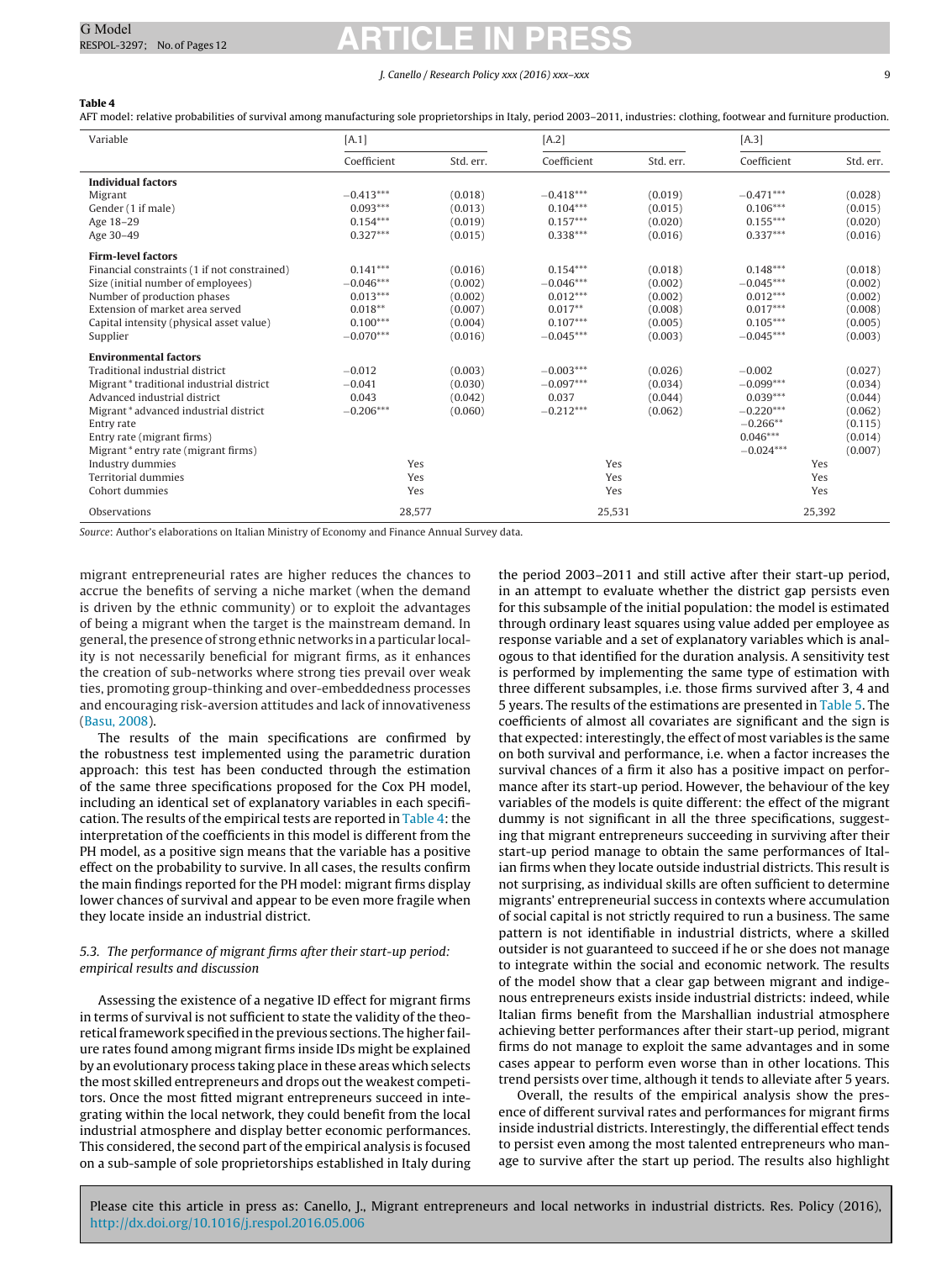### <span id="page-9-0"></span>10 J. Canello / Research Policy xxx (2016) xxx–xxx

**Table 5**

Performance of manufacturing sole proprietorships survived after their start-up period in Italy, industries: clothing, footwear and furniture production, Y = value added per employee.

| Variable                                     | Firms survived after 3 years |           | Firms survived after 4 years |           | Firms survived after 5 years |           |
|----------------------------------------------|------------------------------|-----------|------------------------------|-----------|------------------------------|-----------|
|                                              | Coeff.                       | Std. err. | Coeff.                       | Std. err. | Coeff.                       | Std. err. |
| Intercept                                    | $8.015***$                   | (0.075)   | 7.986***                     | (0.083)   | 7.878***                     | (0.096)   |
| <b>Individual factors</b>                    |                              |           |                              |           |                              |           |
| Migrant                                      | 0.007                        | (0.040)   | 0.059                        | (0.048)   | 0.076                        | (0.060)   |
| Gender (1 if male)                           | $0.085***$                   | (0.021)   | $0.111***$                   | (0.024)   | $0.073**$                    | (0.029)   |
| Age 18-29                                    | $-0.104***$                  | (0.030)   | $-0.146***$                  | (0.037)   | $-0.106**$                   | (0.048)   |
| Age 30-49                                    | $-0.045**$                   | (0.020)   | $-0.037*$                    | (0.021)   | $-0.008***$                  | (0.024)   |
| <b>Firm-level factors</b>                    |                              |           |                              |           |                              |           |
| Financial constraints (1 if not constrained) | $0.112***$                   | (0.018)   | $0.101***$                   | (0.020)   | $0.079***$                   | (0.023)   |
| Number of employees                          | $0.474***$                   | (0.021)   | $0.506***$                   | (0.024)   | $0.542***$                   | (0.028)   |
| Extension of market area served              | $0.161***$                   | (0.010)   | $0.134***$                   | (0.011)   | $0.137***$                   | (0.013)   |
| Capital intensity (physical asset value)     | $0.090***$                   | (0.006)   | $0.090***$                   | (0.007)   | $0.098***$                   | (0.009)   |
| Supplier                                     | $0.176***$                   | (0.018)   | $0.159***$                   | (0.020)   | $0.152***$                   | (0.023)   |
| <b>Environmental factors</b>                 |                              |           |                              |           |                              |           |
| Traditional industrial district              | $0.124***$                   | (0.028)   | $0.163***$                   | (0.030)   | $0.084**$                    | (0.034)   |
| Migrant * traditional industrial district    | $-0.354***$                  | (0.043)   | $-0.364***$                  | (0.051)   | $-0.306*$                    | (0.065)   |
| Advanced industrial district                 | $0.201***$                   | (0.049)   | $0.214***$                   | (0.052)   | $0.152***$                   | (0.059)   |
| Migrant * advanced industrial district       | $-0.217**$                   | (0.100)   | $-0.318**$                   | (0.125)   | $-0.083$                     | (0.184)   |
| Natality rate                                | $-0.927***$                  | (0.160)   | $-0.722***$                  | (0.176)   | $-0.715***$                  | (0.205)   |
| Natality rate (migrant firms)                | 0.005                        | (0.018)   | $-0.045**$                   | (0.021)   | $-0.045*$                    | (0.025)   |
| Migrant * natality rate (migrant firms)      | $0.030***$                   | (0.007)   | $0.033***$                   | (0.008)   | $0.039***$                   | (0.009)   |
| Industry dummies                             | Yes                          |           | Yes                          |           | Yes                          |           |
| <b>Territorial dummies</b>                   | Yes                          |           | Yes                          |           | Yes                          |           |
| Cohort dummies                               | Yes                          |           | Yes                          |           | Yes                          |           |
| Observations                                 | 11,952                       |           | 9039                         |           |                              | 6458      |
| $R^2$                                        | 0.18                         |           | 0.19                         |           |                              | 0.20      |

Source: Author's elaborations on Italian Ministry of Economy and Finance Annual Survey data.

the presence of a negative ID effect, generating both higher failure rates and worse performances for migrant firms inside these local systems. This scenario is consistent with other recent analyses ([Barberis,](#page-10-0) [2008\),](#page-10-0) suggesting that the great majority of migrant firms are fragile and generally not capable to benefit from the industrial atmosphere that characterizes most industrial districts. The negative ID effect is detected among migrant firms located in the traditional forms of districts as well as in those operating inside advanced IDs, characterized by the relevant presence of leader firms and/or service activities: these typologies of districts, which are generally more effective in translating knowledge coming from external sources ([Lazerson](#page-11-0) [and](#page-11-0) [Lorenzoni,](#page-11-0) [1999\),](#page-11-0) appear not to be equally capable to exploit the potential benefits associated with the presence of successful migrant entrepreneurs. In light of the recent findings in the literature, it could be inferred that this outcome is probably hampering the chances of several industrial districts to increase their resilience potential, limiting their resistance to future structural shocks.

The results of this empirical investigation suggest the need for policy makers to focus on place-based policy interventions in order to foster migrant entrepreneurship. Specifically, the traditional forms of public support are likely to be more effective for migrant entrepreneurs outside industrial districts, where the performance gap with indigenous firms is generally filled after the start-up period: in such cases, the presence of measures aimed to improve access to financial capital and to reduce linguistic and regulatory barriers is likely to generate the expected positive impact on the survival of newly established migrant firms [\(OECD,](#page-11-0) [2014\).](#page-11-0) The majority of local and national measures implemented in Italy in the recent past appear to follow the aforementioned approach: in this respect, a remarkable example is the 'Start it up' initiative, implemented by 10 Italian Chambers of Commerce and aimed at providing support to migrants to build up their business plans and gather information regarding the legislative and economic context ([Unioncamere,](#page-11-0) [2012\).](#page-11-0) However, the same approach may not be necessarily effective in other local contexts, such as industrial districts, where the self-organizing nature of the local economic networks limits the effectiveness of the traditional top-down policy measures: in such cases, the governance structure needs to be rearranged from the bottom in order to transform the established routines and norms and to make them more suitable to accommodate the emergence of a new global network characterized by a diversified set of local agents. The integration of migrant firms in industrial districts is a long and complicated process that cannot be enforced by top down measures, but rather stimulated by bottomup initiatives promoting integration and enhancing the diffusion of new norms driving this evolutionary process throughout local communities (see for example the Ceasefire initiative promoted in Chicago and reported by [Zolli](#page-11-0) [and](#page-11-0) [Healy,](#page-11-0) [2012\).](#page-11-0) The structure of certain typologies of industrial districts, such as the multidimensional form [\(Canello](#page-11-0) [and](#page-11-0) [Pavone,](#page-11-0) [2016\),](#page-11-0) appears to be particularly suitable to facilitate this process: in these contexts, where the presence of large firms is particularly relevant, a limited number of firms can act as translational leaders, fostering the assimilation process of the new entrants.

#### **6. Conclusion**

This paper provides new empirical evidence of the survival and performance dynamics of migrant firms in Italian industrial districts: in these contexts, the successful performance of migrant entrepreneurs is expected to generate sustained benefits to the local network in terms of trade flows and diverse knowledge diffusion, in addition to providing a domestic alternative to offshore outsourcing. The investigation proposed in this work contributes to fill the existing gap in the literature of migrant entrepreneurship, addressing the need for new evidence on migrant firms(tm) performance in specific contexts that is claimed by both the aca-demic literature and policy makers ([Baycan-Levent](#page-10-0) [and](#page-10-0) [Nijkamp,](#page-10-0) [2009;](#page-10-0) [Desiderio](#page-11-0) [and](#page-11-0) [Mestres-Domenech,](#page-11-0) [2011\).](#page-11-0) Contrary to previous empirical research on this topic, which is generally focused on small samples, this investigation is implemented on a large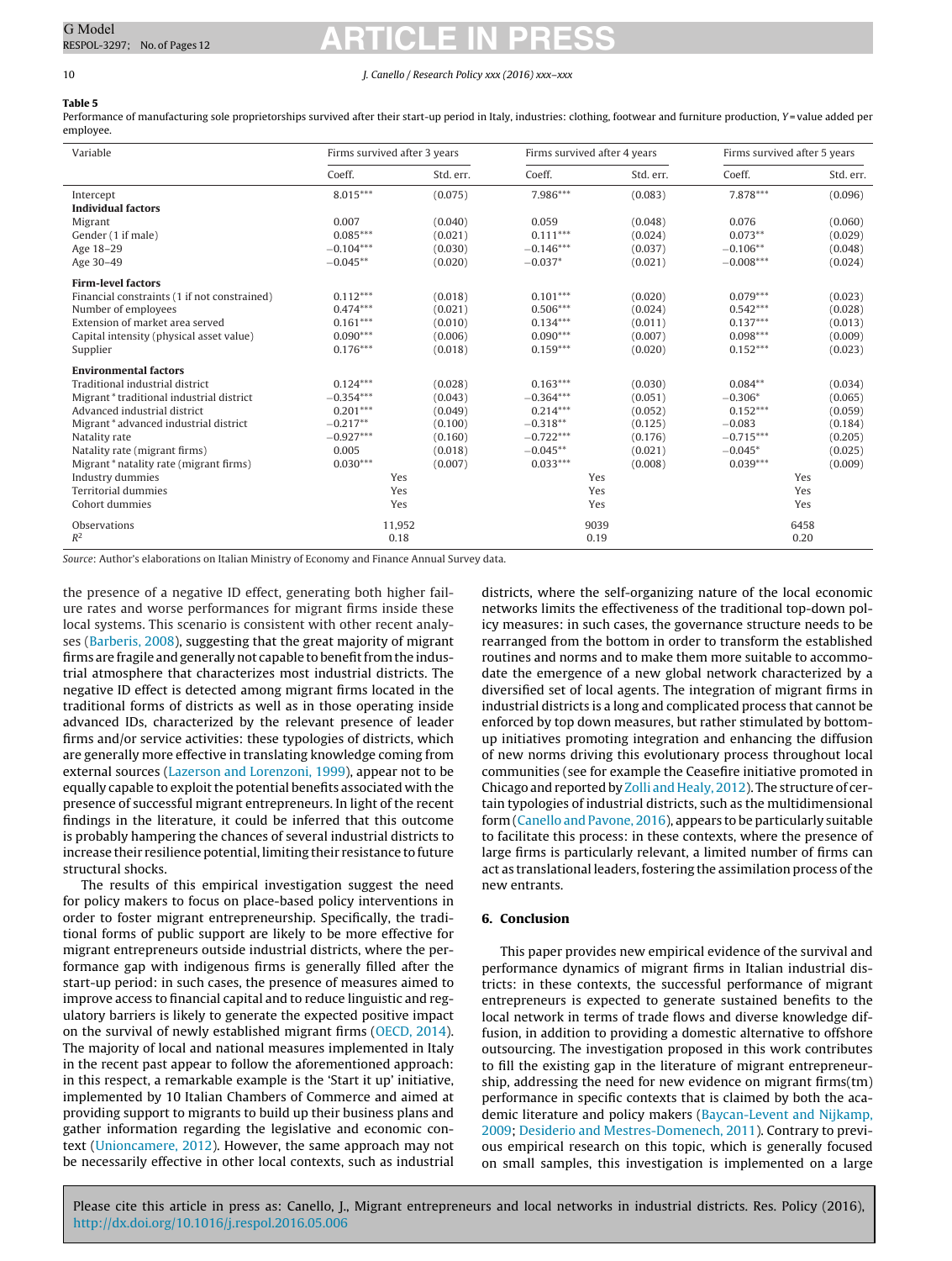<span id="page-10-0"></span>database extracted from the Italian Ministry of Economy and Finance Annual Survey. The study explores migrant firms' performance looking at different local systems within the same country: indeed, firms facing the same legislative and institutional framework can still perform differently given the peculiar conditions of the local environment in which they operate. This approach is in line with the recent trend of policy makers promoting regional rather than national or supra-national interventions to support migrant entrepreneurship, regardless of the source of the funding used ([Desiderio](#page-11-0) [and](#page-11-0) [Mestres-Domenech,](#page-11-0) [2011,](#page-11-0) [p.](#page-11-0) [161\).](#page-11-0)

The results of the empirical analysis show the presence of a wide differential between indigenous and migrant firms, resulting in lower survival rates for the latter group of entrepreneurs: interestingly, this gap tends to widen in industrial districts, where migrant firms are more likely to locate their businesses. The negative ID effect is evident also in terms of worse performances and tends to persist even among the most talented entrepreneurs who manage to survive after the start up period. The results of this empirical investigation are supported by recent analyses focused on specific industrial districts (Barberis, 2008), suggesting that the benefits from locating in these local systems are available for a limited number of outsiders succeeding in breaking into the core of the local network, while the great majority of migrant firms are fragile and generally relegated to the periphery of the network. It is worth noting that the negative ID effect is evident not only in the traditional forms of districts, but also in the more advanced organizational systems, characterized by the presence of leader firms and/or by the diffused presence of service activities: although these organizational structures are generally regarded as more effective in translating knowledge coming from external sources ([Lazerson](#page-11-0) [and](#page-11-0) [Lorenzoni,](#page-11-0) [1999\),](#page-11-0) the same effectiveness appears not to be evident when it comes to exploiting the potential benefits generated by the presence of successful migrant entrepreneurship. These findings suggest that Italian IDs are failing to exploit these advantages, thus missing the opportunity to increase their resilience potential that would help them in facing future shocks with greater chances of resistance.

The results of this empirical investigation suggest the importance of place-based policy interventions to foster migrant entrepreneurship. Outside industrial districts, where the performance gap between migrant and indigenous firms is filled if the firm manages to survive after its start-up period, the traditional forms of public support are likely to be effective in increasing the chances of success of migrant entrepreneurs: these measures, aimed to improve access to financial capital and to reduce linguistic and regulatory barriers, are likely to positively affect survival rates among migrant firms during their start-up period ([OECD,](#page-11-0) [2014\).](#page-11-0) The majority of local and national measures implemented in Italy in the recent past appear to follow the aforementioned approach: in this respect, a remarkable example is the 'Start It Up' initiative, implemented by 10 Italian Chambers of Commerce and aimed at providing support to migrants to build up their business plan and to gather information regarding the legislative and economic context ([Unioncamere,](#page-11-0) [2012\).](#page-11-0) Inside industrial districts, the scope for topdown policy measures to foster migrant entrepreneurship success is limited, considering the self-organizing nature of these systems: in such cases, the governance structure needs to be rearranged from the bottom in order to accommodate this changing process. The radical transformations fostered by globalization should force IDs to overcome the semi-automatic code of conduct based on routines and established norms, introducing a more structured system of semi-conscious governance based on collective codified or tacit action by the local community. The integration of migrant firms requires changing norms, which is a long term process that cannot be enforced by top down measures, but rather by bottom-up initiatives promoting integration and enhancing the diffusion of new norms driving this evolutionary process throughout local communities. The structure of certain typologies of industrial districts, such as the multidimensional forms ([Canello](#page-11-0) [and](#page-11-0) [Pavone,](#page-11-0) [2016\),](#page-11-0) appears to be particularly suitable to facilitate this process: in such cases, where the presence of large firms is particularly relevant, a limited number of firms can act as translational leaders, fostering the assimilation process of the entrants.

The empirical analysis proposed in this paper can be further extended by focusing on the reasons behind the poor performance of migrant firms inside industrial districts. As highlighted by [Sahin](#page-11-0) et [al.](#page-11-0) [\(2011\),](#page-11-0) the success of a migrant firm is often explained by a combination of their individual ability and their capability to accumulate social capital. However, in regional contexts characterized by locally embedded networks, this accumulation process should not be limited to the connections established with the local ethnic group (bonding social capital), but rather extended to the members of the host economic community: the effects of this type of bridging social capital, which has shown to increase the migrant's chances in the labour market ([Lancee,](#page-11-0) [2012\),](#page-11-0) are expected to be visible also in terms of entrepreneurial success. In fact, a lack of investment in bridging social capital inside industrial districts can expose the migrant entrepreneur to cheating practices by indigenous firms, enhanced by the absence of the same strict sanctioning system operating in the core of the domestic network. These practices can have a negative impact on the survival chances of migrant firms. In this respect, the implementation of an ad-hoc survey among migrant entrepreneurs with the inclusion of a specific proxy to measure the amount of social capital accumulated by migrants is a very promising endeavour for future research on this topic.

#### **Appendix A. Supplementary data**

Supplementary data associated with this article can be found, in the online version, at [http://dx.doi.org/10.1016/j.respol.2016.05.](http://dx.doi.org/10.1016/j.respol.2016.05.006) [006.](http://dx.doi.org/10.1016/j.respol.2016.05.006)

#### **References**

- Abdessalam, R., Bonnet, J., Le Pape, N., 2004. [An](http://refhub.elsevier.com/S0048-7333(16)30080-4/sbref0005) [explanation](http://refhub.elsevier.com/S0048-7333(16)30080-4/sbref0005) [of](http://refhub.elsevier.com/S0048-7333(16)30080-4/sbref0005) [the](http://refhub.elsevier.com/S0048-7333(16)30080-4/sbref0005) [life](http://refhub.elsevier.com/S0048-7333(16)30080-4/sbref0005) [span](http://refhub.elsevier.com/S0048-7333(16)30080-4/sbref0005) [of](http://refhub.elsevier.com/S0048-7333(16)30080-4/sbref0005) [new](http://refhub.elsevier.com/S0048-7333(16)30080-4/sbref0005) [French](http://refhub.elsevier.com/S0048-7333(16)30080-4/sbref0005) [firms.](http://refhub.elsevier.com/S0048-7333(16)30080-4/sbref0005) [Small](http://refhub.elsevier.com/S0048-7333(16)30080-4/sbref0005) [Bus.](http://refhub.elsevier.com/S0048-7333(16)30080-4/sbref0005) [Econ.](http://refhub.elsevier.com/S0048-7333(16)30080-4/sbref0005) [23](http://refhub.elsevier.com/S0048-7333(16)30080-4/sbref0005) [\(3\),](http://refhub.elsevier.com/S0048-7333(16)30080-4/sbref0005) [237–254.](http://refhub.elsevier.com/S0048-7333(16)30080-4/sbref0005)
- Aghion, P., Fally, T., Scarpetta, S., 2007. [Credit](http://refhub.elsevier.com/S0048-7333(16)30080-4/sbref0010) [constraints](http://refhub.elsevier.com/S0048-7333(16)30080-4/sbref0010) [as](http://refhub.elsevier.com/S0048-7333(16)30080-4/sbref0010) [a](http://refhub.elsevier.com/S0048-7333(16)30080-4/sbref0010) [barrier](http://refhub.elsevier.com/S0048-7333(16)30080-4/sbref0010) [to](http://refhub.elsevier.com/S0048-7333(16)30080-4/sbref0010) [the](http://refhub.elsevier.com/S0048-7333(16)30080-4/sbref0010) [entry](http://refhub.elsevier.com/S0048-7333(16)30080-4/sbref0010) [and](http://refhub.elsevier.com/S0048-7333(16)30080-4/sbref0010) [post-entry](http://refhub.elsevier.com/S0048-7333(16)30080-4/sbref0010) [growth](http://refhub.elsevier.com/S0048-7333(16)30080-4/sbref0010) [of](http://refhub.elsevier.com/S0048-7333(16)30080-4/sbref0010) [firms.](http://refhub.elsevier.com/S0048-7333(16)30080-4/sbref0010) [Econ.](http://refhub.elsevier.com/S0048-7333(16)30080-4/sbref0010) [Policy](http://refhub.elsevier.com/S0048-7333(16)30080-4/sbref0010) [22](http://refhub.elsevier.com/S0048-7333(16)30080-4/sbref0010) [\(52\),](http://refhub.elsevier.com/S0048-7333(16)30080-4/sbref0010) [731](http://refhub.elsevier.com/S0048-7333(16)30080-4/sbref0010)–[779.](http://refhub.elsevier.com/S0048-7333(16)30080-4/sbref0010)
- Andall, J., 2007. [Industrial](http://refhub.elsevier.com/S0048-7333(16)30080-4/sbref0015) [districts](http://refhub.elsevier.com/S0048-7333(16)30080-4/sbref0015) [and](http://refhub.elsevier.com/S0048-7333(16)30080-4/sbref0015) [migrant](http://refhub.elsevier.com/S0048-7333(16)30080-4/sbref0015) [labour](http://refhub.elsevier.com/S0048-7333(16)30080-4/sbref0015) [in](http://refhub.elsevier.com/S0048-7333(16)30080-4/sbref0015) [Italy.](http://refhub.elsevier.com/S0048-7333(16)30080-4/sbref0015) [Br.](http://refhub.elsevier.com/S0048-7333(16)30080-4/sbref0015) [J.](http://refhub.elsevier.com/S0048-7333(16)30080-4/sbref0015) [Ind.](http://refhub.elsevier.com/S0048-7333(16)30080-4/sbref0015) [Relat.](http://refhub.elsevier.com/S0048-7333(16)30080-4/sbref0015) [45](http://refhub.elsevier.com/S0048-7333(16)30080-4/sbref0015) [\(2\),](http://refhub.elsevier.com/S0048-7333(16)30080-4/sbref0015) [285](http://refhub.elsevier.com/S0048-7333(16)30080-4/sbref0015)–[308.](http://refhub.elsevier.com/S0048-7333(16)30080-4/sbref0015)
- Arribas, I., Vila, J.E., 2007. [Human](http://refhub.elsevier.com/S0048-7333(16)30080-4/sbref0020) [capital](http://refhub.elsevier.com/S0048-7333(16)30080-4/sbref0020) [determinants](http://refhub.elsevier.com/S0048-7333(16)30080-4/sbref0020) [of](http://refhub.elsevier.com/S0048-7333(16)30080-4/sbref0020) [the](http://refhub.elsevier.com/S0048-7333(16)30080-4/sbref0020) [survival](http://refhub.elsevier.com/S0048-7333(16)30080-4/sbref0020) [of](http://refhub.elsevier.com/S0048-7333(16)30080-4/sbref0020) [entrepreneurial](http://refhub.elsevier.com/S0048-7333(16)30080-4/sbref0020) [service](http://refhub.elsevier.com/S0048-7333(16)30080-4/sbref0020) [firms](http://refhub.elsevier.com/S0048-7333(16)30080-4/sbref0020) [in](http://refhub.elsevier.com/S0048-7333(16)30080-4/sbref0020) [Spain.](http://refhub.elsevier.com/S0048-7333(16)30080-4/sbref0020) [Int.](http://refhub.elsevier.com/S0048-7333(16)30080-4/sbref0020) [Entrep.](http://refhub.elsevier.com/S0048-7333(16)30080-4/sbref0020) [Manag.](http://refhub.elsevier.com/S0048-7333(16)30080-4/sbref0020) [J.](http://refhub.elsevier.com/S0048-7333(16)30080-4/sbref0020) [3](http://refhub.elsevier.com/S0048-7333(16)30080-4/sbref0020) [\(3\),](http://refhub.elsevier.com/S0048-7333(16)30080-4/sbref0020) [309](http://refhub.elsevier.com/S0048-7333(16)30080-4/sbref0020)–[322.](http://refhub.elsevier.com/S0048-7333(16)30080-4/sbref0020)
- Audretsch, D.B., Santarelli, E., Vivarelli, M., 1999. [Start-up](http://refhub.elsevier.com/S0048-7333(16)30080-4/sbref0025) [size](http://refhub.elsevier.com/S0048-7333(16)30080-4/sbref0025) [and](http://refhub.elsevier.com/S0048-7333(16)30080-4/sbref0025) [industrial](http://refhub.elsevier.com/S0048-7333(16)30080-4/sbref0025) [dynamics:](http://refhub.elsevier.com/S0048-7333(16)30080-4/sbref0025) [some](http://refhub.elsevier.com/S0048-7333(16)30080-4/sbref0025) [evidence](http://refhub.elsevier.com/S0048-7333(16)30080-4/sbref0025) [from](http://refhub.elsevier.com/S0048-7333(16)30080-4/sbref0025) [Italian](http://refhub.elsevier.com/S0048-7333(16)30080-4/sbref0025) [manufacturing.](http://refhub.elsevier.com/S0048-7333(16)30080-4/sbref0025) [Int.](http://refhub.elsevier.com/S0048-7333(16)30080-4/sbref0025) [J.](http://refhub.elsevier.com/S0048-7333(16)30080-4/sbref0025) [Ind.](http://refhub.elsevier.com/S0048-7333(16)30080-4/sbref0025) [Organ.](http://refhub.elsevier.com/S0048-7333(16)30080-4/sbref0025) [17](http://refhub.elsevier.com/S0048-7333(16)30080-4/sbref0025) [\(7\),](http://refhub.elsevier.com/S0048-7333(16)30080-4/sbref0025) [965–983.](http://refhub.elsevier.com/S0048-7333(16)30080-4/sbref0025)
- Audretsch, D.B., Houweling, P., Thurik, A.R., 2000. [Firm](http://refhub.elsevier.com/S0048-7333(16)30080-4/sbref0030) [survival](http://refhub.elsevier.com/S0048-7333(16)30080-4/sbref0030) [in](http://refhub.elsevier.com/S0048-7333(16)30080-4/sbref0030) [the](http://refhub.elsevier.com/S0048-7333(16)30080-4/sbref0030) [Netherlands.](http://refhub.elsevier.com/S0048-7333(16)30080-4/sbref0030) [Rev.](http://refhub.elsevier.com/S0048-7333(16)30080-4/sbref0030) [Ind.](http://refhub.elsevier.com/S0048-7333(16)30080-4/sbref0030) [Organ.](http://refhub.elsevier.com/S0048-7333(16)30080-4/sbref0030) [16](http://refhub.elsevier.com/S0048-7333(16)30080-4/sbref0030) [\(1\),](http://refhub.elsevier.com/S0048-7333(16)30080-4/sbref0030) [1–11.](http://refhub.elsevier.com/S0048-7333(16)30080-4/sbref0030)
- Barberis, E., 2008. [Imprenditori](http://refhub.elsevier.com/S0048-7333(16)30080-4/sbref0035) [immigrati:](http://refhub.elsevier.com/S0048-7333(16)30080-4/sbref0035) [tra](http://refhub.elsevier.com/S0048-7333(16)30080-4/sbref0035) [inserimento](http://refhub.elsevier.com/S0048-7333(16)30080-4/sbref0035) [sociale](http://refhub.elsevier.com/S0048-7333(16)30080-4/sbref0035) [e](http://refhub.elsevier.com/S0048-7333(16)30080-4/sbref0035) [partecipazione](http://refhub.elsevier.com/S0048-7333(16)30080-4/sbref0035) [allo](http://refhub.elsevier.com/S0048-7333(16)30080-4/sbref0035) [sviluppo.](http://refhub.elsevier.com/S0048-7333(16)30080-4/sbref0035) [Ediesse,](http://refhub.elsevier.com/S0048-7333(16)30080-4/sbref0035) [Roma.](http://refhub.elsevier.com/S0048-7333(16)30080-4/sbref0035)
- Barberis, E., 2011. [Imprenditori](http://refhub.elsevier.com/S0048-7333(16)30080-4/sbref0040) [cinesi](http://refhub.elsevier.com/S0048-7333(16)30080-4/sbref0040) [in](http://refhub.elsevier.com/S0048-7333(16)30080-4/sbref0040) [Italia.](http://refhub.elsevier.com/S0048-7333(16)30080-4/sbref0040) [Fra](http://refhub.elsevier.com/S0048-7333(16)30080-4/sbref0040) [kinship](http://refhub.elsevier.com/S0048-7333(16)30080-4/sbref0040) [networks](http://refhub.elsevier.com/S0048-7333(16)30080-4/sbref0040) [e](http://refhub.elsevier.com/S0048-7333(16)30080-4/sbref0040) [legami](http://refhub.elsevier.com/S0048-7333(16)30080-4/sbref0040) [territoriali.](http://refhub.elsevier.com/S0048-7333(16)30080-4/sbref0040) [Mondi](http://refhub.elsevier.com/S0048-7333(16)30080-4/sbref0040) [Migr.](http://refhub.elsevier.com/S0048-7333(16)30080-4/sbref0040) [2,](http://refhub.elsevier.com/S0048-7333(16)30080-4/sbref0040) [101–124.](http://refhub.elsevier.com/S0048-7333(16)30080-4/sbref0040)
- Barca, F., 2009. [An](http://refhub.elsevier.com/S0048-7333(16)30080-4/sbref0045) [agenda](http://refhub.elsevier.com/S0048-7333(16)30080-4/sbref0045) [for](http://refhub.elsevier.com/S0048-7333(16)30080-4/sbref0045) [a](http://refhub.elsevier.com/S0048-7333(16)30080-4/sbref0045) [reformed](http://refhub.elsevier.com/S0048-7333(16)30080-4/sbref0045) [cohesion](http://refhub.elsevier.com/S0048-7333(16)30080-4/sbref0045) [policy:](http://refhub.elsevier.com/S0048-7333(16)30080-4/sbref0045) [a](http://refhub.elsevier.com/S0048-7333(16)30080-4/sbref0045) [place-based](http://refhub.elsevier.com/S0048-7333(16)30080-4/sbref0045) [approach](http://refhub.elsevier.com/S0048-7333(16)30080-4/sbref0045) [to](http://refhub.elsevier.com/S0048-7333(16)30080-4/sbref0045) [meeting](http://refhub.elsevier.com/S0048-7333(16)30080-4/sbref0045) [European](http://refhub.elsevier.com/S0048-7333(16)30080-4/sbref0045) [Union](http://refhub.elsevier.com/S0048-7333(16)30080-4/sbref0045) [Challenges](http://refhub.elsevier.com/S0048-7333(16)30080-4/sbref0045) [and](http://refhub.elsevier.com/S0048-7333(16)30080-4/sbref0045) [Expectations.](http://refhub.elsevier.com/S0048-7333(16)30080-4/sbref0045) [Independent](http://refhub.elsevier.com/S0048-7333(16)30080-4/sbref0045) [Report.](http://refhub.elsevier.com/S0048-7333(16)30080-4/sbref0045) [Prepared](http://refhub.elsevier.com/S0048-7333(16)30080-4/sbref0045) [at](http://refhub.elsevier.com/S0048-7333(16)30080-4/sbref0045) [the](http://refhub.elsevier.com/S0048-7333(16)30080-4/sbref0045) [Request](http://refhub.elsevier.com/S0048-7333(16)30080-4/sbref0045) [of](http://refhub.elsevier.com/S0048-7333(16)30080-4/sbref0045) [the](http://refhub.elsevier.com/S0048-7333(16)30080-4/sbref0045) [Commissioner](http://refhub.elsevier.com/S0048-7333(16)30080-4/sbref0045) [for](http://refhub.elsevier.com/S0048-7333(16)30080-4/sbref0045) [Regional](http://refhub.elsevier.com/S0048-7333(16)30080-4/sbref0045) [Policy,](http://refhub.elsevier.com/S0048-7333(16)30080-4/sbref0045) [Danuta](http://refhub.elsevier.com/S0048-7333(16)30080-4/sbref0045) [Hubner,](http://refhub.elsevier.com/S0048-7333(16)30080-4/sbref0045) [European](http://refhub.elsevier.com/S0048-7333(16)30080-4/sbref0045) [Commission,](http://refhub.elsevier.com/S0048-7333(16)30080-4/sbref0045) [Brussels.](http://refhub.elsevier.com/S0048-7333(16)30080-4/sbref0045)
- Barca, F., McCann, P., Rodriguez-Pose, A., 2012. [The](http://refhub.elsevier.com/S0048-7333(16)30080-4/sbref0050) [case](http://refhub.elsevier.com/S0048-7333(16)30080-4/sbref0050) [for](http://refhub.elsevier.com/S0048-7333(16)30080-4/sbref0050) [regional](http://refhub.elsevier.com/S0048-7333(16)30080-4/sbref0050) [development](http://refhub.elsevier.com/S0048-7333(16)30080-4/sbref0050) [intervention:](http://refhub.elsevier.com/S0048-7333(16)30080-4/sbref0050) [place-based](http://refhub.elsevier.com/S0048-7333(16)30080-4/sbref0050) [versus](http://refhub.elsevier.com/S0048-7333(16)30080-4/sbref0050) [place-neutral](http://refhub.elsevier.com/S0048-7333(16)30080-4/sbref0050) [approaches.](http://refhub.elsevier.com/S0048-7333(16)30080-4/sbref0050) [J.](http://refhub.elsevier.com/S0048-7333(16)30080-4/sbref0050) [Reg.](http://refhub.elsevier.com/S0048-7333(16)30080-4/sbref0050) [Sci.](http://refhub.elsevier.com/S0048-7333(16)30080-4/sbref0050) [52](http://refhub.elsevier.com/S0048-7333(16)30080-4/sbref0050) [\(1\),](http://refhub.elsevier.com/S0048-7333(16)30080-4/sbref0050) [134–152.](http://refhub.elsevier.com/S0048-7333(16)30080-4/sbref0050)
- Bartelsman, E., Scarpetta, S., Schivardi, F., 2005. [Comparative](http://refhub.elsevier.com/S0048-7333(16)30080-4/sbref0055) [analysis](http://refhub.elsevier.com/S0048-7333(16)30080-4/sbref0055) [of](http://refhub.elsevier.com/S0048-7333(16)30080-4/sbref0055) [firm](http://refhub.elsevier.com/S0048-7333(16)30080-4/sbref0055) [demographics](http://refhub.elsevier.com/S0048-7333(16)30080-4/sbref0055) [and](http://refhub.elsevier.com/S0048-7333(16)30080-4/sbref0055) [survival:](http://refhub.elsevier.com/S0048-7333(16)30080-4/sbref0055) [evidence](http://refhub.elsevier.com/S0048-7333(16)30080-4/sbref0055) [from](http://refhub.elsevier.com/S0048-7333(16)30080-4/sbref0055) [micro-level](http://refhub.elsevier.com/S0048-7333(16)30080-4/sbref0055) [sources](http://refhub.elsevier.com/S0048-7333(16)30080-4/sbref0055) [in](http://refhub.elsevier.com/S0048-7333(16)30080-4/sbref0055) [OECD](http://refhub.elsevier.com/S0048-7333(16)30080-4/sbref0055) [countries.](http://refhub.elsevier.com/S0048-7333(16)30080-4/sbref0055) [Ind.](http://refhub.elsevier.com/S0048-7333(16)30080-4/sbref0055) [Corp.](http://refhub.elsevier.com/S0048-7333(16)30080-4/sbref0055) [Change](http://refhub.elsevier.com/S0048-7333(16)30080-4/sbref0055) [14](http://refhub.elsevier.com/S0048-7333(16)30080-4/sbref0055) [\(3\),](http://refhub.elsevier.com/S0048-7333(16)30080-4/sbref0055) [365](http://refhub.elsevier.com/S0048-7333(16)30080-4/sbref0055)–[391.](http://refhub.elsevier.com/S0048-7333(16)30080-4/sbref0055)
- Basu, A., 2008. [Ethnic](http://refhub.elsevier.com/S0048-7333(16)30080-4/sbref0060) [minority](http://refhub.elsevier.com/S0048-7333(16)30080-4/sbref0060) [entrepreneurship.](http://refhub.elsevier.com/S0048-7333(16)30080-4/sbref0060) [In:](http://refhub.elsevier.com/S0048-7333(16)30080-4/sbref0060) [Casson,](http://refhub.elsevier.com/S0048-7333(16)30080-4/sbref0060) [M.,](http://refhub.elsevier.com/S0048-7333(16)30080-4/sbref0060) [Yeung,](http://refhub.elsevier.com/S0048-7333(16)30080-4/sbref0060) [B.,](http://refhub.elsevier.com/S0048-7333(16)30080-4/sbref0060) [Basu,](http://refhub.elsevier.com/S0048-7333(16)30080-4/sbref0060) [A.,](http://refhub.elsevier.com/S0048-7333(16)30080-4/sbref0060) [Wadeson,](http://refhub.elsevier.com/S0048-7333(16)30080-4/sbref0060) [N.](http://refhub.elsevier.com/S0048-7333(16)30080-4/sbref0060) [\(Eds.\),](http://refhub.elsevier.com/S0048-7333(16)30080-4/sbref0060) [The](http://refhub.elsevier.com/S0048-7333(16)30080-4/sbref0060) [Oxford](http://refhub.elsevier.com/S0048-7333(16)30080-4/sbref0060) [Handbook](http://refhub.elsevier.com/S0048-7333(16)30080-4/sbref0060) [of](http://refhub.elsevier.com/S0048-7333(16)30080-4/sbref0060) [Entrepreneurship.](http://refhub.elsevier.com/S0048-7333(16)30080-4/sbref0060) [Oxford](http://refhub.elsevier.com/S0048-7333(16)30080-4/sbref0060) [University](http://refhub.elsevier.com/S0048-7333(16)30080-4/sbref0060) [Press,](http://refhub.elsevier.com/S0048-7333(16)30080-4/sbref0060) [New](http://refhub.elsevier.com/S0048-7333(16)30080-4/sbref0060) [York,](http://refhub.elsevier.com/S0048-7333(16)30080-4/sbref0060) [NY,](http://refhub.elsevier.com/S0048-7333(16)30080-4/sbref0060) [pp.](http://refhub.elsevier.com/S0048-7333(16)30080-4/sbref0060) [580](http://refhub.elsevier.com/S0048-7333(16)30080-4/sbref0060)–[600.](http://refhub.elsevier.com/S0048-7333(16)30080-4/sbref0060)
- Bathelt, H., 2006. [Toward](http://refhub.elsevier.com/S0048-7333(16)30080-4/sbref0065) [a](http://refhub.elsevier.com/S0048-7333(16)30080-4/sbref0065) [relational](http://refhub.elsevier.com/S0048-7333(16)30080-4/sbref0065) [view](http://refhub.elsevier.com/S0048-7333(16)30080-4/sbref0065) [of](http://refhub.elsevier.com/S0048-7333(16)30080-4/sbref0065) [economic](http://refhub.elsevier.com/S0048-7333(16)30080-4/sbref0065) [action](http://refhub.elsevier.com/S0048-7333(16)30080-4/sbref0065) [and](http://refhub.elsevier.com/S0048-7333(16)30080-4/sbref0065) [policy.](http://refhub.elsevier.com/S0048-7333(16)30080-4/sbref0065) [Prog.](http://refhub.elsevier.com/S0048-7333(16)30080-4/sbref0065) [Hum.](http://refhub.elsevier.com/S0048-7333(16)30080-4/sbref0065) [Geogr.](http://refhub.elsevier.com/S0048-7333(16)30080-4/sbref0065) [30](http://refhub.elsevier.com/S0048-7333(16)30080-4/sbref0065) [\(2\),](http://refhub.elsevier.com/S0048-7333(16)30080-4/sbref0065) [223](http://refhub.elsevier.com/S0048-7333(16)30080-4/sbref0065)–[236.](http://refhub.elsevier.com/S0048-7333(16)30080-4/sbref0065)
- Bathelt, H., Gluckler, J., 2003. [Toward](http://refhub.elsevier.com/S0048-7333(16)30080-4/sbref0070) [a](http://refhub.elsevier.com/S0048-7333(16)30080-4/sbref0070) [relational](http://refhub.elsevier.com/S0048-7333(16)30080-4/sbref0070) [economic](http://refhub.elsevier.com/S0048-7333(16)30080-4/sbref0070) [geography.](http://refhub.elsevier.com/S0048-7333(16)30080-4/sbref0070) [J.](http://refhub.elsevier.com/S0048-7333(16)30080-4/sbref0070) [Econ.](http://refhub.elsevier.com/S0048-7333(16)30080-4/sbref0070) [Geogr.](http://refhub.elsevier.com/S0048-7333(16)30080-4/sbref0070) [3,](http://refhub.elsevier.com/S0048-7333(16)30080-4/sbref0070) [117](http://refhub.elsevier.com/S0048-7333(16)30080-4/sbref0070)–[144.](http://refhub.elsevier.com/S0048-7333(16)30080-4/sbref0070)
- Baycan-Levent, T., Nijkamp, P., 2009. [Characteristics](http://refhub.elsevier.com/S0048-7333(16)30080-4/sbref0075) [of](http://refhub.elsevier.com/S0048-7333(16)30080-4/sbref0075) [migrant](http://refhub.elsevier.com/S0048-7333(16)30080-4/sbref0075) [entrepreneurship](http://refhub.elsevier.com/S0048-7333(16)30080-4/sbref0075) [in](http://refhub.elsevier.com/S0048-7333(16)30080-4/sbref0075) [Europe.](http://refhub.elsevier.com/S0048-7333(16)30080-4/sbref0075) [Entrep.](http://refhub.elsevier.com/S0048-7333(16)30080-4/sbref0075) [Reg.](http://refhub.elsevier.com/S0048-7333(16)30080-4/sbref0075) [Dev.](http://refhub.elsevier.com/S0048-7333(16)30080-4/sbref0075) [21](http://refhub.elsevier.com/S0048-7333(16)30080-4/sbref0075) [\(4\),](http://refhub.elsevier.com/S0048-7333(16)30080-4/sbref0075) [375](http://refhub.elsevier.com/S0048-7333(16)30080-4/sbref0075)–[397.](http://refhub.elsevier.com/S0048-7333(16)30080-4/sbref0075)